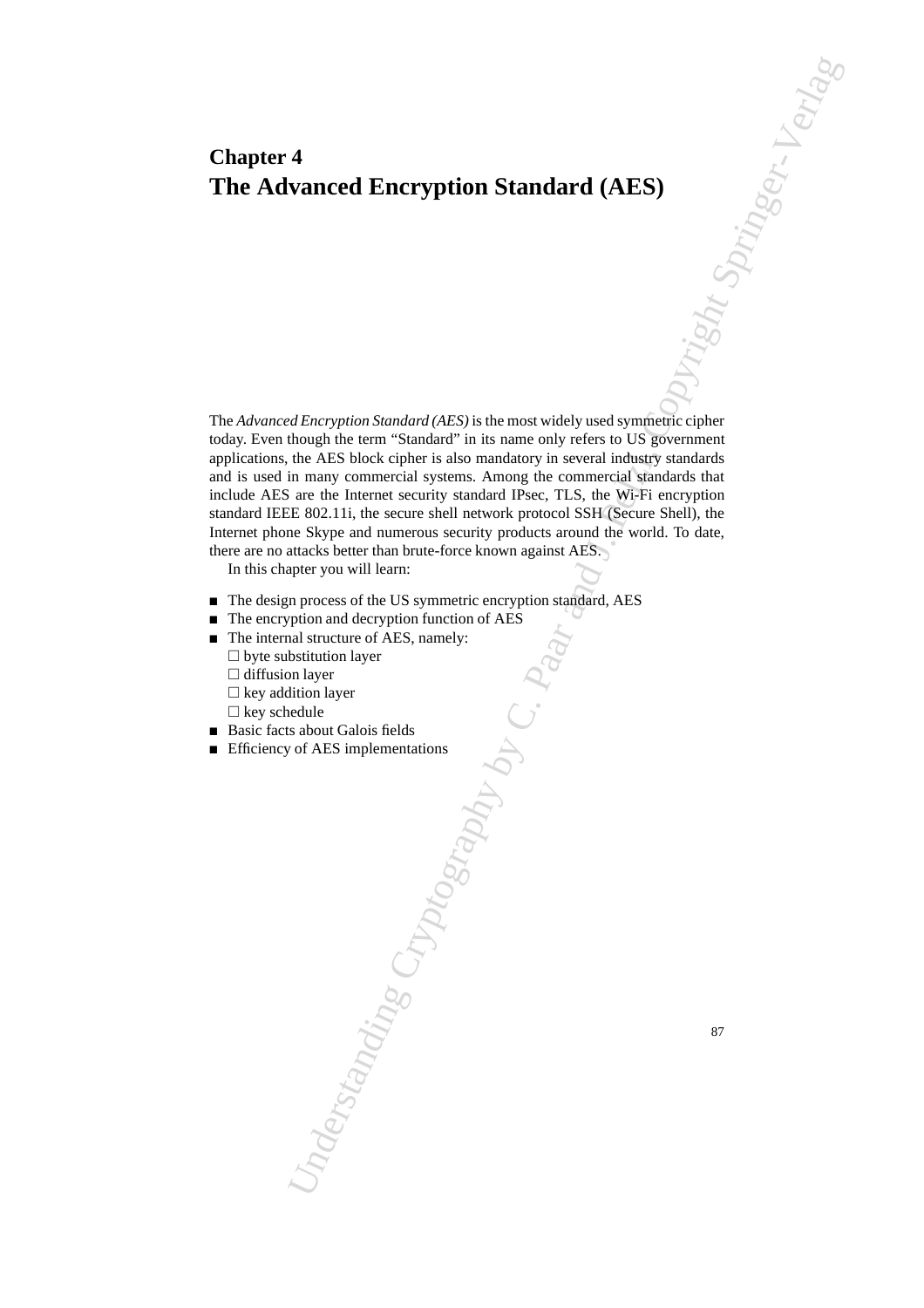### **4.1 Introduction**

Understanding Cryptography by C. Paar and J. Pelzl, Copyright Springer-Verlag<br>
Uncidentified Uncident Standards and Technology (NIST) indicated<br>
USIS National and by les used for legacy systems and instead with DFS (3DES) In 1999 the US National Institute of Standards and Technology (NIST) indicated that DES should only be used for legacy systems and instead triple DES (3DES) should be used. Even though 3DES resists brute-force attacks with today's technology, there are several problems with it. First, it is not very efficient with regard to software implementations. DES is already not particularly well suited for software and 3DES is three times slower than DES. Another disadvantage is the relatively short block size of 64 bits, which is a drawback in certain applications, e.g., if one wants to built a hash function from a block cipher (cf. Sect. 11.3.2). Finally, if one is worried about attacks with quantum computers, which might become reality in a few decades, key lengths on the order of 256 bits are desirable. All these consideration led NIST to the conclusion that an entirely new block cipher was needed as a replacement for DES.

In 1997 NIST called for proposals for a new *Advanced Encryption Standard (AES)*. Unlike the DES development, the selection of the algorithm for AES was an open process administered by NIST. In three subsequent AES evaluation rounds, NIST and the international scientific community discussed the advantages and disadvantages of the submitted ciphers and narrowed down the number of potential candidates. In 2001, NIST declared the block cipher *Rijndael* as the new AES and published it as a final standard (FIPS PUB 197). Rijndael was designed by two young Belgian cryptographers.

Within the call for proposals, the following requirements for all AES candidate submissions were mandatory:

- $\blacksquare$  block cipher with 128 bit block size
- $\blacksquare$  three key lengths must be supported: 128, 192 and 256 bit
- $\blacksquare$  security relative to other submitted algorithms
- **EX** efficiency in software and hardware

The invitation for submitting suitable algorithms and the subsequent evaluation of the successor of DES was a public process. A compact chronology of the AES selection process is given here:

- The need for a new block cipher was announced on January 2, 1997, by NIST.
- A formal call for AES was announced on September 12, 1997.
- Fifteen candidate algorithms were submitted by researchers from several countries by August 20, 1998.
- On August 9, 1999, five finalist algorithms were announced:
	- *Mars* by IBM Corporation
	- *RC6* by RSA Laboratories
	- *Rijndael*, by Joan Daemen and Vincent Rijmen
	- □ *Serpent*, by Ross Anderson, Eli Biham and Lars Knudsen
	- *Twofish*, by Bruce Schneier, John Kelsey, Doug Whiting, David Wagner, Chris Hall and Niels Ferguson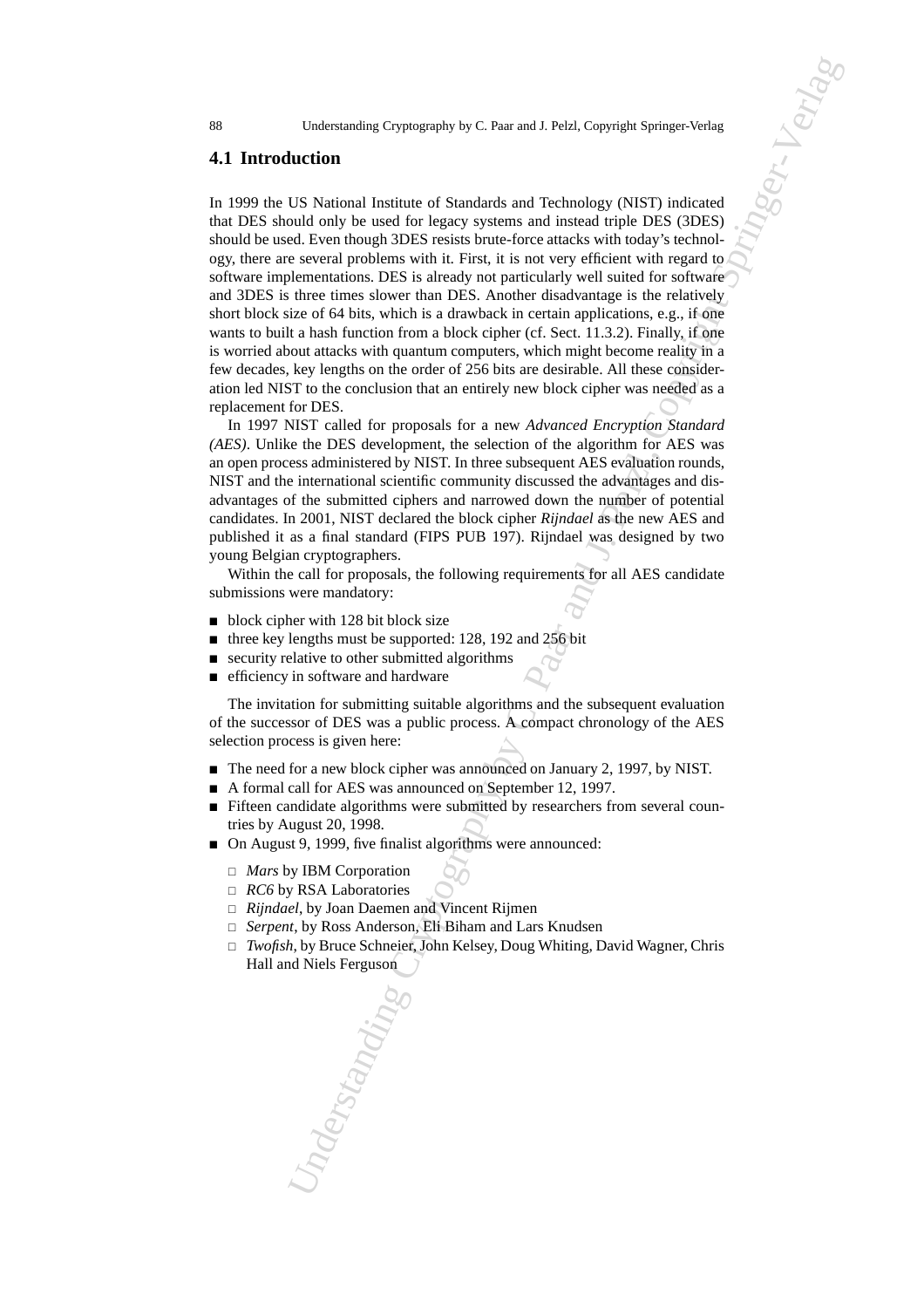- On October 2, 2000, NIST announced that it had chosen Rijndael as the AES.
- On November 26, 2001, AES was formally approved as a US federal standard.

It is expected that AES will be the dominant symmetric-key algorithm for many commercial applications for the next few decades. It is also remarkable that in 2003 the US National Security Agency (NSA) announced that it allows AES to encrypt classified documents up to the level SECRET for all key lengths, and up to the TOP SECRET level for key lengths of either 192 or 256 bits. Prior to that date, only non-public algorithms had been used for the encryption of classified documents.

# **4.2 Overview of the AES Algorithm**

The AES cipher is almost identical to the block cipher Rijndael. The Rijndael block and key size vary between 128, 192 and 256 bits. However, the AES standard only calls for a block size of 128 bits. Hence, only Rijndael with a block length of 128 bits is known as the AES algorithm. In the remainder of this chapter, we only discuss the standard version of Rijndael with a block length of 128 bits.



As mentioned previously, three key lengths must be supported by Rijndael as this was an NIST design requirement. The number of internal rounds of the cipher is a function of the key length according to Table 4.1.

**Table 4.1** Key lengths and number of rounds for AES

|           | key lengths # rounds = $n_r$ |
|-----------|------------------------------|
| $128$ bit | 10                           |
| 192 bit   | 12                           |
| 256 bit   | 14                           |
|           |                              |

In contrast to DES, AES does not have a Feistel structure. Feistel networks do not encrypt an entire block per iteration, e.g., in DES,  $64/2 = 32$  bits are encrypted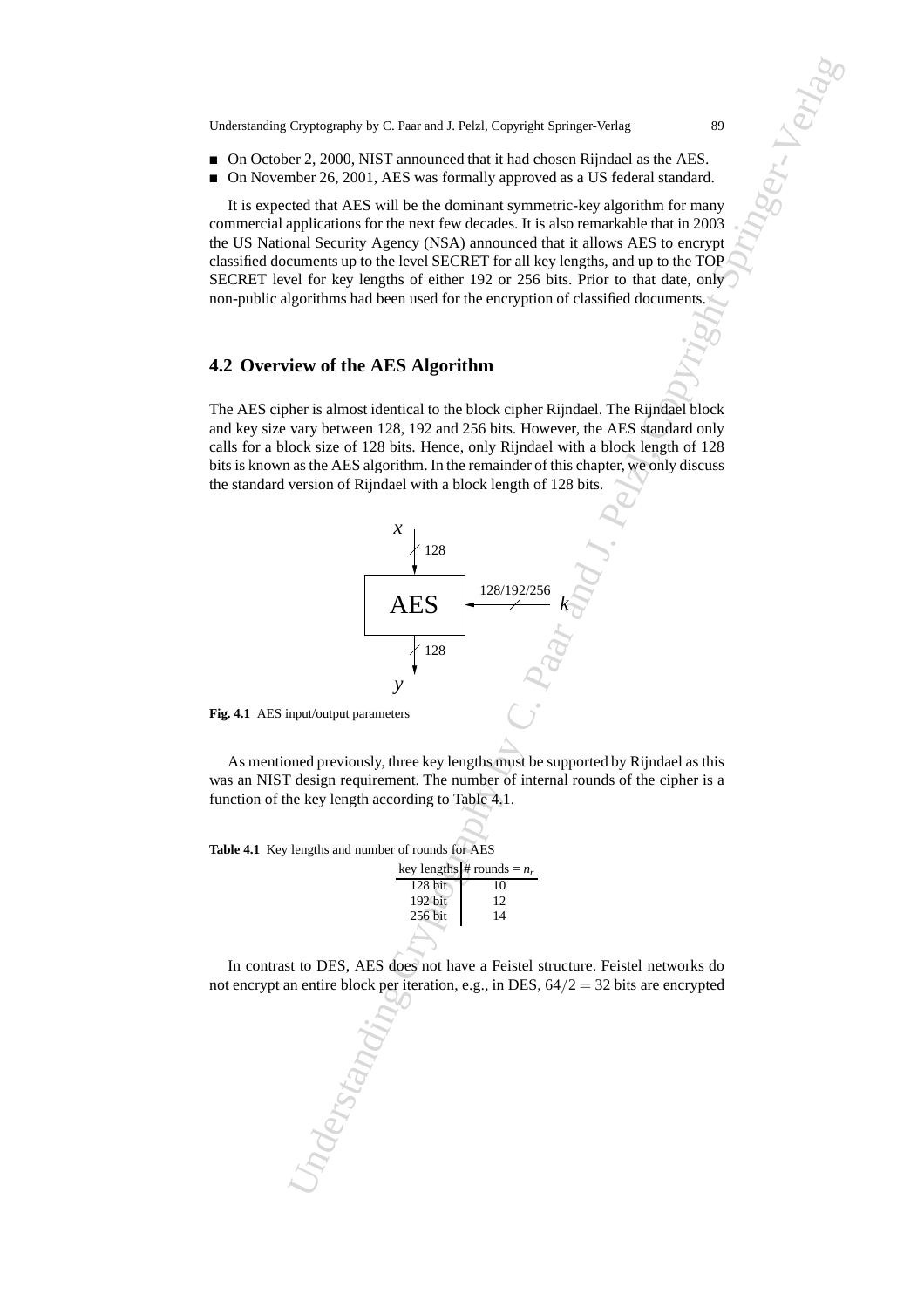in one round. AES, on the other hand, encrypts all 128 bits in one iteration. This is one reason why it has a comparably small number of rounds.

Understanding Cryptography by C. Paar and J. Pelzl, Copyright Springer-Verlag<br>
2. ABS, on the other band, cocopyright 20 Rivins in one is circuito. This is seen to other bands and spread and and springer-Verlag and J. Pel AES consists of so-called *layers*. Each layer manipulates all 128 bits of the data path. The data path is also referred to as the state of the algorithm. There are only three different types of layers. Each round, with the exception of the first, consists of all three layers as shown in Fig. 4.2: the plaintext is denoted as *x*, the ciphertext as *y* and the number of rounds as  $n_r$ . Moreover, the last round  $n_r$  does not make use of the MixColumn transformation, which makes the encryption and decryption scheme symmetric.

We continue with a brief description of the layers:

**Key Addition layer** A 128-bit round key, or subkey, which has been derived from the main key in the key schedule, is XORed to the state.

**Byte Substitution layer (S-Box)** Each element of the state is nonlinearly transformed using lookup tables with special mathematical properties. This introduces *confusion* to the data, i.e., it assures that changes in individual state bits propagate quickly across the data path.

**Diffusion layer** It provides *diffusion* over all state bits. It consists of two sublayers, both of which perform linear operations:

- The *ShiftRows* layer permutes the data on a byte level.
- The *MixColumn* layer is a matrix operation which combines (mixes) blocks of four bytes.

Similar to DES, the key schedule computes round keys, or subkeys,  $(k_0, k_1, \ldots, k_{n_r})$ from the original AES key.

Before we describe the internal functions of the layers in Sect. 4.4, we have to introduce a new mathematical concept, namely *Galois fields*. Galois field computations are needed for all operations within the AES layers.

# **4.3 Some Mathematics: A Brief Introduction to Galois Fields**

In AES, Galois field arithmetic is used in most layers, especially in the S-Box and the MixColumn layer. Hence, for a deeper understanding of the internals of AES, we provide an introduction to Galois fields as needed for this purpose before we continue with the algorithm in Sect. 4.4. A background on Galois fields is not required for a basic understanding of AES, and the reader can skip this section.

# *4.3.1 Existence of Finite Fields*

A *finite field*, sometimes also called *Galois field*, is a set with a finite number of elements. Roughly speaking, a Galois field is a finite set of elements in which we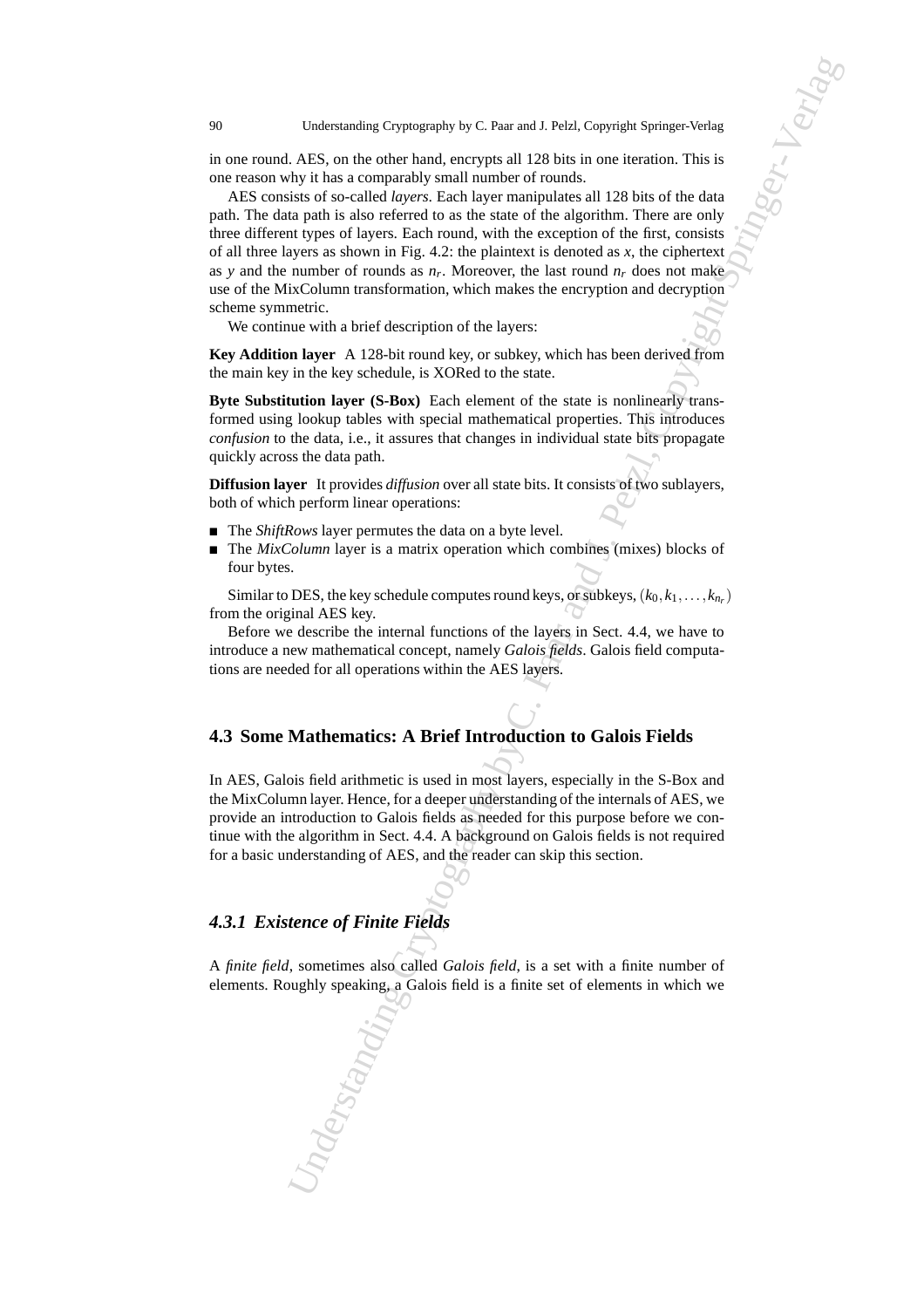

can add, subtract, multiply and invert. Before we introduce the definition of a field, we first need the concept of a a simpler algebraic structure, a group.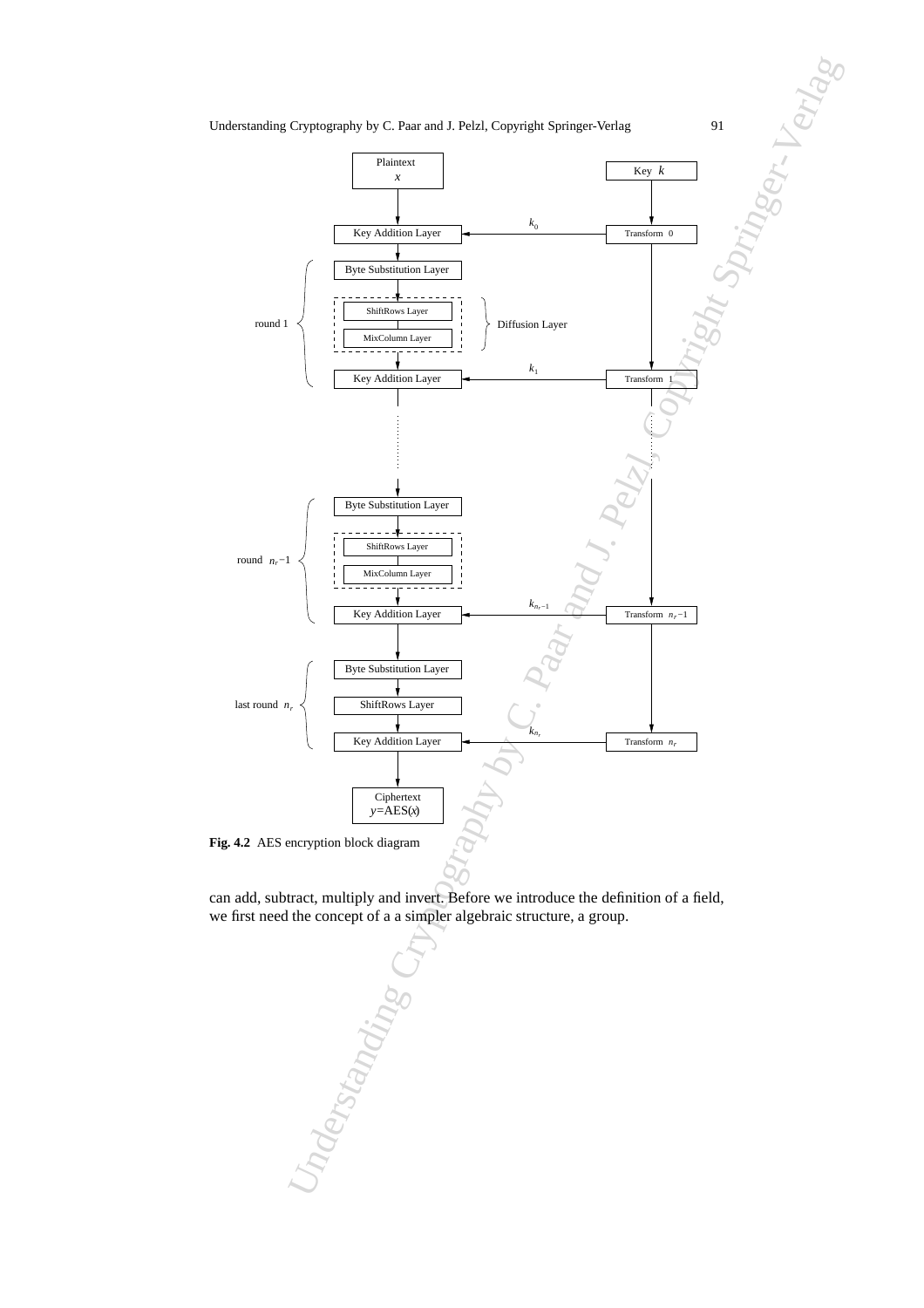#### **Definition 4.3.1** Group

*A* group *is a set of elements G together with an operation* ◦ *which combines two elements of G. A group has the following properties:*

- *1. The group operation*  $\circ$  *is* closed. That is, for all  $a, b \in G$ , it holds *that*  $a \circ b = c \in G$ .
- *2. The group operation is associative. That is,*  $a \circ (b \circ c) = (a \circ b) \circ c$ *for all*  $a, b, c \in G$ .
- *3. There is an element*  $1 ∈ G$ *, called the neutral element (or identity* element), such that  $a \circ 1 = 1 \circ a = a$  for all  $a \in G$ .
- *4. For each a* ∈ *G* there exists an element  $a^{-1}$  ∈ *G*, called the inverse *of a, such that*  $a \circ a^{-1} = a^{-1} \circ a = 1$ .
- *5. A group G is abelian (or commutative) if, furthermore,*  $a \circ b =$ *b* $\circ$ *a for all*  $a, b \in G$ .

Roughly speaking, a group is set with one operation and the corresponding inverse operation. If the operation is called addition, the inverse operation is subtraction; if the operation is multiplication, the inverse operation is division (or multiplication with the inverse element).

Understanding Cryptography by C. Paar and J. Pelzl, Copyright Springer-Verlag<br>
Midton 4.3.1 Group<br>
Midton 4.3.1 Group<br>
the grow operatories of O. A group at also galaxe with an operation verbicle<br>
by grow operatories of i *Example 4.1.* The set of integers  $\mathbb{Z}_m = \{0, 1, \ldots, m-1\}$  and the operation addition modulo *m* form a group with the neutral element 0. Every element *a* has an inverse −*a* such that *a*+(−*a*) = 0 mod *m*. Note that this set does not form a group with the operation multiplication because most elements *a* do not have an inverse such that  $aa^{-1} = 1 \mod m$ . ⋄

In order to have all four basic arithmetic operations (i.e., addition, subtraction, multiplication, division) in one structure, we need a set which contains an additive and a multiplicative group. This is what we call a field.

#### **Definition 4.3.2** Field

*A* field *F is a set of elements with the following properties:*

- *All elements of F form an additive group with the group operation "+" and the neutral element 0.*
- *All elements of F except 0 form a multiplicative group with the group operation "*×*" and the neutral element 1.*
- *When the two group operations are mixed, the distributivity law holds, i.e., for all a,b,c*  $\in$  *F:*  $a(b+c) = (ab) + (ac)$ *.*

*Example 4.2.* The set  $\mathbb R$  of real numbers is a field with the neutral element 0 for the additive group and the neutral element 1 for the multiplicative group. Every real number *a* has an additive inverse, namely  $-a$ , and every nonzero element *a* has a multiplicative inverse 1/*a*.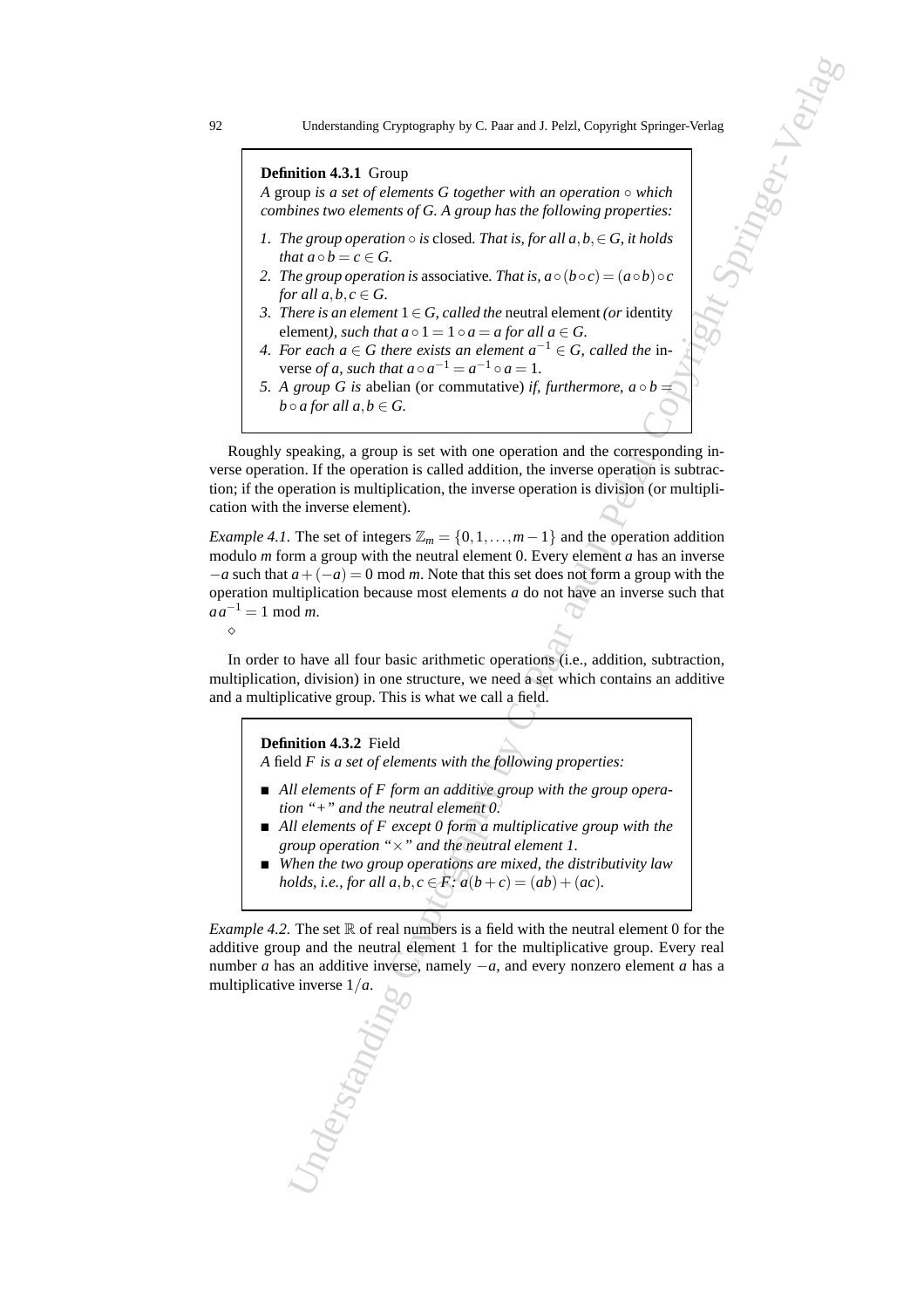In cryptography, we are almost always interested in fields with a finite number of elements, which we call finite fields or Galois fields. The number of elements in the field is called the *order* or *cardinality* of the field. Of fundamental importance is the following theorem:

**Theorem 4.3.1** *A field with order m only exists if m is a prime power, i.e.,*  $m = p^n$ *, for some positive integer n and prime integer p. p is called the* characteristic *of the finite field.*

Cryptography by C. Paar and J. Pelzl, Copyright Springer-Verlag<br>
graphy, we are almost absorption interested in fields with a finite member of<br>
the the call finite fields for Caldo fields. The number of admension is<br>
noti This theorem implies that there are, for instance, finite fields with 11 elements, or with 81 elements (since  $81 = 3<sup>4</sup>$ ) or with 256 elements (since  $256 = 2<sup>8</sup>$ ), and 2 is a prime). However, there is no finite field with 12 elements since  $12 \ge 2^2 \cdot 3$ , and 12 is thus not a prime power. In the remainder of this section we look at how finite fields can be built, and more importantly for our purpose, how we can do arithmetic in them.

#### *4.3.2 Prime Fields*

⋄

The most intuitive examples of finite fields are fields of prime order, i.e., fields with *n* = 1. Elements of the field *GF*(*p*) can be represented by integers 0, 1,..., *p* − 1. The two operations of the field are modular integer addition and integer multiplication *modulo p*.

**Theorem 4.3.2** *Let p be a prime. The integer ring*  $\mathbb{Z}_p$  *is denoted as GF*(*p*) *and is referred to as a* prime field*, or as a* Galois field *with a prime number of elements. All nonzero elements of GF*(*p*) *have an inverse. Arithmetic in GF*(*p*) *is done modulo p.*

This means that if we consider the integer ring  $\mathbb{Z}_m$  which was introduced in Sect. 1.4.2, i.e., integers with modular addition and multiplication, and *m* happens to be a prime,  $\mathbb{Z}_m$  is not only a ring but also a finite field.

In order to do arithmetic in a prime field, we have to follow the rules for integer rings: Addition and multiplication are done modulo *p*, the additive inverse of any element *a* is given by  $a + (-a) = 0 \text{ mod } p$ , and the multiplicative inverse of any nonzero element *a* is defined as  $a \cdot a^{-1} = 1$ . Let's have a look at an example of a prime field.

*Example 4.3.* We consider the finite field  $GF(5) = \{0, 1, 2, 3, 4\}$ . The tables below describe how to add and multiply any two elements, as well as the additive and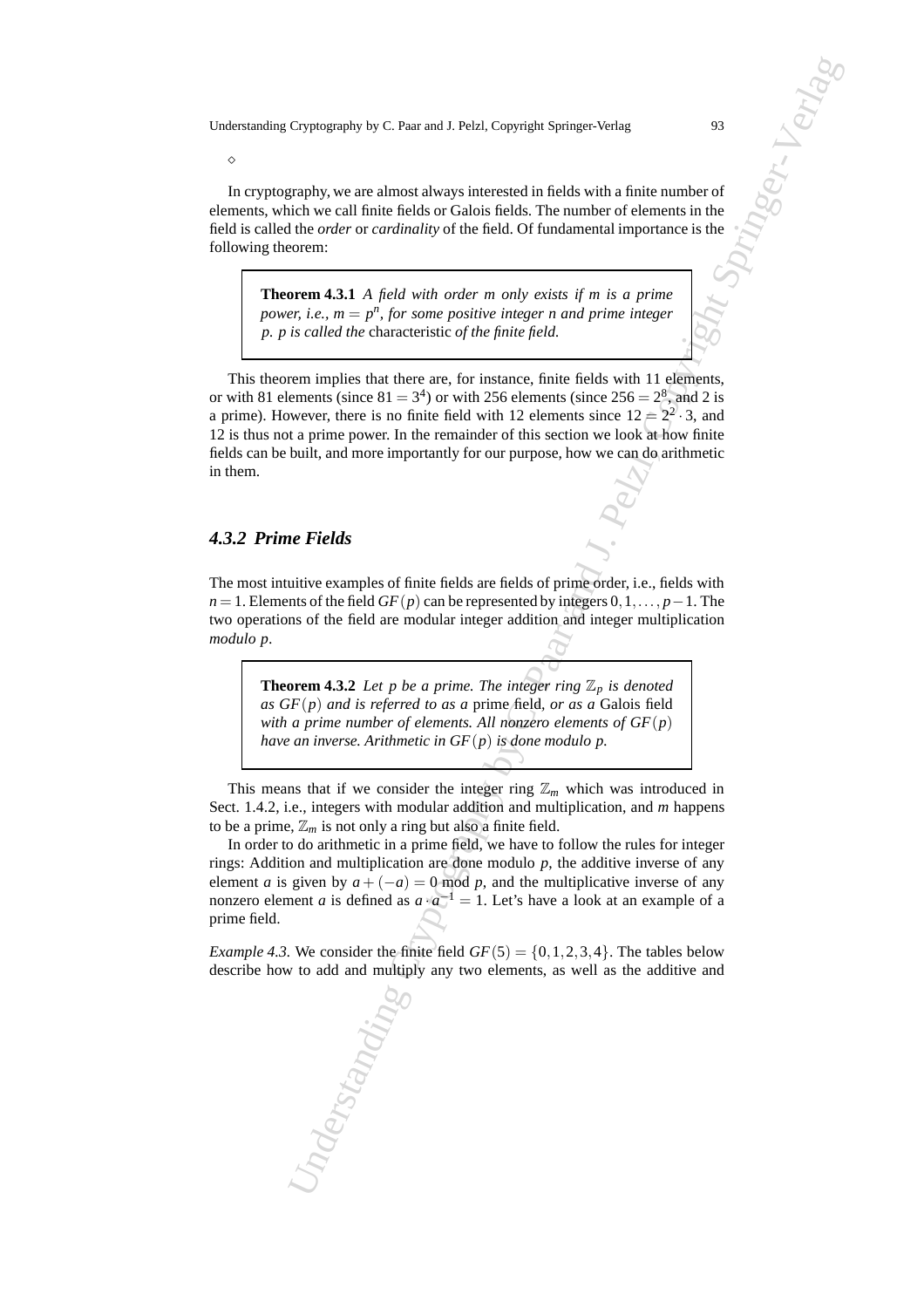|                                                                                                                                                                              | Understanding Cryptography by C. Paar and J. Pelzl, Copyright Springer-Verlag                                                                                                                                                            |  |
|------------------------------------------------------------------------------------------------------------------------------------------------------------------------------|------------------------------------------------------------------------------------------------------------------------------------------------------------------------------------------------------------------------------------------|--|
| addition                                                                                                                                                                     | additive inverse                                                                                                                                                                                                                         |  |
| $+01234$<br>001234<br>$\begin{array}{c cccc}\n1 & 1 & 2 & 3 & 4 & 0 \\ 2 & 2 & 3 & 4 & 0 & 1 \\ 3 & 3 & 4 & 0 & 1 & 2\n\end{array}$<br>440123                                | $-0=0$<br>$-1 = 4$<br>$-2 = 3$<br>$-3 = 2$<br>$-4=1$                                                                                                                                                                                     |  |
| multiplication                                                                                                                                                               | multiplicative inverse                                                                                                                                                                                                                   |  |
| $\begin{array}{c cccc}\n\times & 0 & 1 & 2 & 3 & 4 \\ \hline\n0 & 0 & 0 & 0 & 0 & 0 \\ 1 & 0 & 1 & 2 & 3 & 4 \\ 2 & 0 & 2 & 4 & 1 & 3\n\end{array}$<br>3 0 3 1 4 2<br>404321 | $0^{-1}$ does not exist<br>$1^{-1} = 1$<br>$2^{-1} = 3$<br>$3^{-1} = 2$<br>$4^{-1} = 4$                                                                                                                                                  |  |
| ons in this field without using modular reduction explicitly. $\ell$                                                                                                         | ative inverse of the field elements. Using these tables, we can perform all                                                                                                                                                              |  |
| t's have a look at the multiplication and addition tables for the field.                                                                                                     | y important prime field is $GF(2)$ , which is the smallest finite field that                                                                                                                                                             |  |
| modulo 2, yielding the following arithmetic tables:                                                                                                                          | 4.4. Let's consider the small finite field $GF(2) = \{0, 1\}$ . Arithmetic is sim-                                                                                                                                                       |  |
| addition<br>$+101$<br>1 10                                                                                                                                                   | multiplication<br>$0\ 0\ 0$                                                                                                                                                                                                              |  |
|                                                                                                                                                                              |                                                                                                                                                                                                                                          |  |
|                                                                                                                                                                              | saw in Chap. 2 on stream ciphers, $GF(2)$ addition, i.e., modulo 2 addition,<br>lent to an XOR gate. What we learn from the example above is that $GF(2)$<br>ation is equivalent to the logical AND gate. The field $GF(2)$ is important |  |
| xtension Fields $GF(2^m)$                                                                                                                                                    |                                                                                                                                                                                                                                          |  |
|                                                                                                                                                                              | the finite field contains 256 elements and is denoted as $GF(2^8)$ . This field<br>en because each of the field elements can be represented by one byte. For<br>x and MixColumn transforms, AES treats every byte of the internal data   |  |
| Inderstanding                                                                                                                                                                |                                                                                                                                                                                                                                          |  |

multiplicative inverse of the field elements. Using these tables, we can perform all calculations in this field without using modular reduction explicitly. ⋄

A very important prime field is *GF*(2), which is the smallest finite field that exists. Let's have a look at the multiplication and addition tables for the field.

*Example 4.4.* Let's consider the small finite field  $GF(2) = \{0,1\}$ . Arithmetic is simply done modulo 2, yielding the following arithmetic tables:

| addition | multiplication |
|----------|----------------|
|          |                |
|          |                |

As we saw in Chap. 2 on stream ciphers, *GF*(2) addition, i.e., modulo 2 addition, is equivalent to an XOR gate. What we learn from the example above is that *GF*(2) multiplication is equivalent to the logical AND gate. The field *GF*(2) is important for AES.

# *4.3.3 Extension Fields GF*(2 *m*)

⋄

In AES the finite field contains  $256$  elements and is denoted as  $GF(2<sup>8</sup>)$ . This field was chosen because each of the field elements can be represented by one byte. For the S-Box and MixColumn transforms, AES treats every byte of the internal data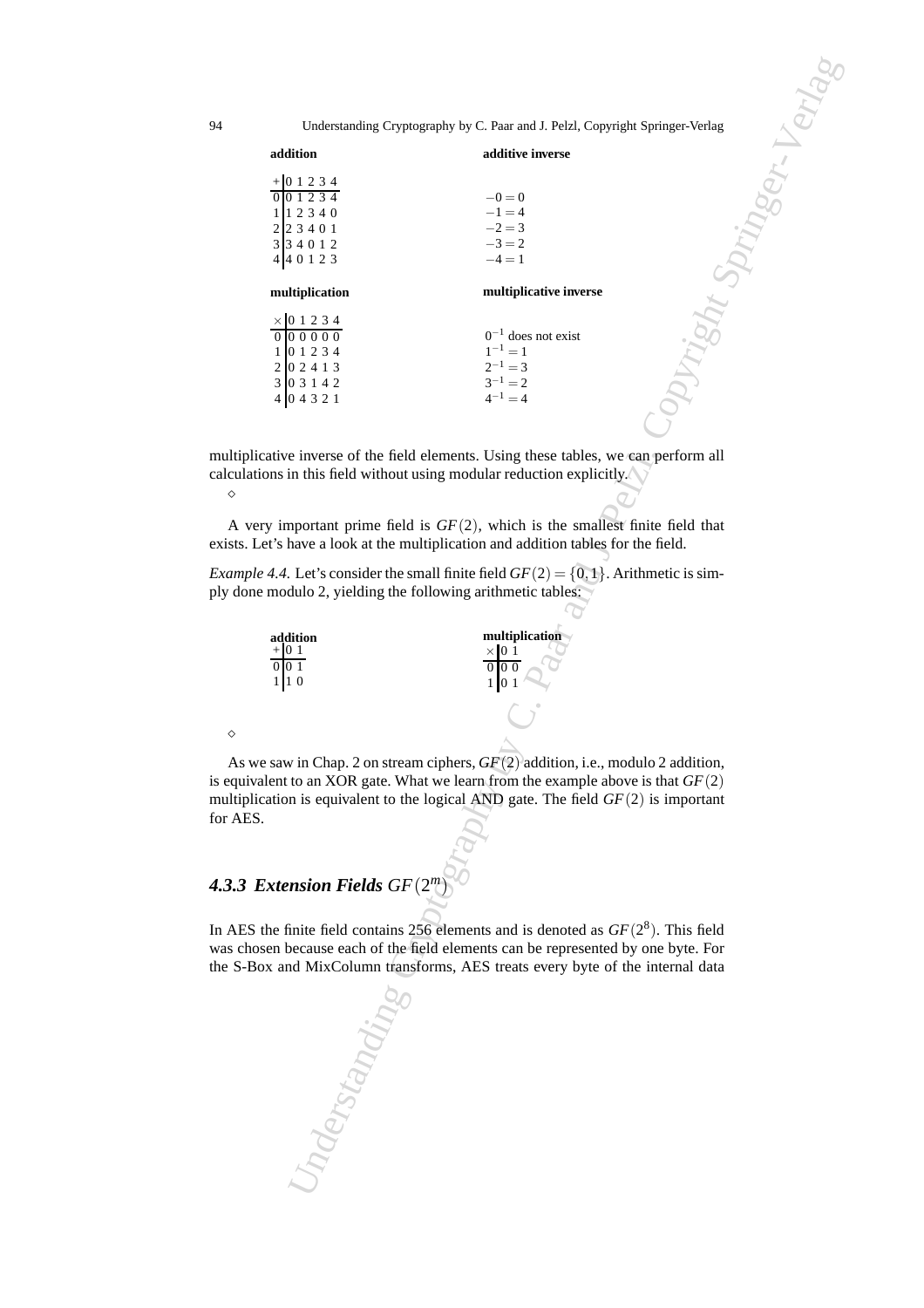path as an element of the field  $GF(2^8)$  and manipulates the data by performing arithmetic in this finite field.

However, if the order of a finite field is not prime, and  $2<sup>8</sup>$  is clearly not a prime, the addition and multiplication operation cannot be represented by addition and multiplication of integers modulo  $2^8$ . Such fields with  $m > 1$  are called *extension fields*. In order to deal with extension fields we need (1) a different notation for field elements and (2) different rules for performing arithmetic with the elements. We will see in the following that elements of extension fields can be represented as *polynomials*, and that computation in the extension field is achieved by performing a certain type of *polynomial arithmetic*.

In extension fields  $GF(2<sup>m</sup>)$  elements are not represented as integers but as polynomials with coefficients in *GF*(2). The polynomials have a maximum degree of  $m-1$ , so that there are *m* coefficients in total for every element. In the field  $\overline{GF}(2^8)$ , which is used in AES, each element  $A \in GF(2^8)$  is thus represented as:

$$
A(x) = a_7x^7 + \dots + a_1x + a_0, \ \ a_i \in GF(2) = \{0, 1\}.
$$

Note that there are exactly  $256 = 2^8$  such polynomials. The set of these 256 polynomials is the finite field  $GF(2^8)$ . It is also important to observe that every polynomial can simply be stored in digital form as an 8-bit vector

$$
A = (a_7, a_6, a_5, a_4, a_3, a_2, a_1, a_0).
$$

In particular, we do *not* have to store the factors  $x^7$ ,  $x^6$ , etc. It is clear from the bit positions to which power  $x^i$  each coefficient belongs.

# *4.3.4 Addition and Subtraction in GF*(2 *m*)

Let's now look at addition and subtraction in extension fields. The key addition layer of AES uses addition. It turns out that these operations are straightforward. They are simply achieved by performing standard polynomial addition and subtraction: We merely add or subtract coefficients with equal powers of *x*. The coefficient additions or subtractions are done in the underlying field *GF*(2).

Cryptography by C. Paar and J. Pelzl, Copyright Springer-Verlag,<br>
Units finite Grid Gr<sup>2</sup>C<sup>2</sup>) and **mainptires** ofte data by performing<br>
this finite Grid C. Units lied to is on prime, and 2 is clearly not a prime.<br>
it is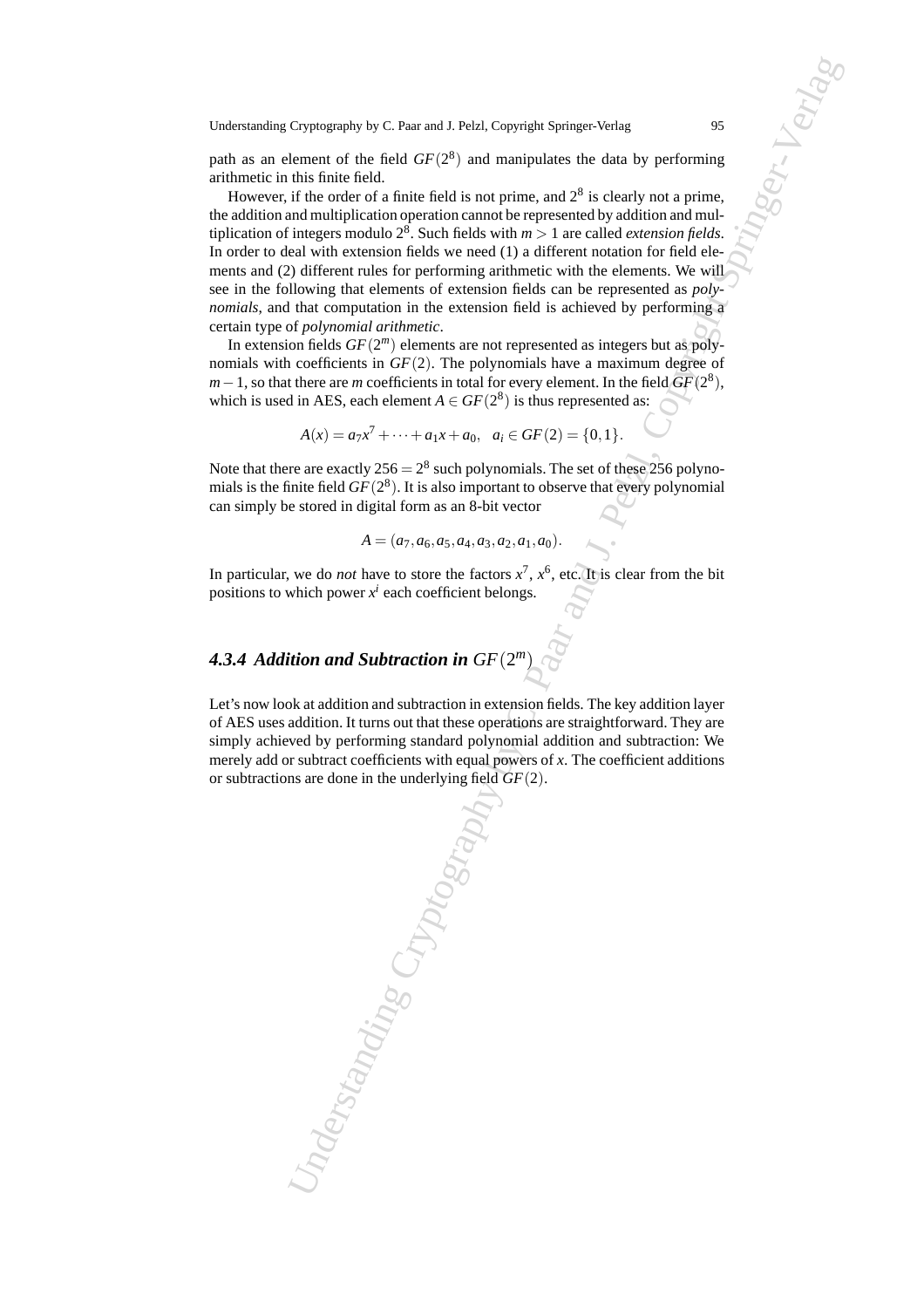**Definition 4.3.3** Extension field addition and subtraction Let  $A(x), B(x) \in GF(2^m)$ . The sum of the two elements is then com*puted according to:*

$$
C(x) = A(x) + B(x) = \sum_{i=0}^{m-1} c_i x^i, \quad c_i \equiv a_i + b_i \mod 2
$$

*and the difference is computed according to:*

$$
C(x) = A(x) - B(x) = \sum_{i=0}^{m-1} c_i x^i, \ \ c_i \equiv a_i - b_i \equiv a_i + b_i \mod 2.
$$

Note that we perform modulo 2 addition (or subtraction) with the coefficients. As we saw in Chap. 2, addition and subtraction modulo 2 are the same operation. Moreover, addition modulo 2 is equal to bitwise XOR. Let's have a look at an example in the field  $GF(2^8)$  which is used in AES:

*Example 4.5.* Here is how the sum  $C(x) = A(x) + B(x)$  of two elements from  $GF(2^8)$ is computed:

$$
A(x) = x7 + x6 + x4 + 1\n B(x) = x7 + x6 + x2 + 1\n C(x) = x7 + x6 + x2
$$

⋄

Note that if we computed the difference of the two polynomials  $A(x) - B(x)$  from the example above, we would get the same result as for the sum.

# *4.3.5 Multiplication in GF*(2 *m*)

Multiplication in  $GF(2^8)$  is the core operation of the MixColumn transformation of AES. In a first step, two elements (represented by their polynomials) of a finite field  $GF(2<sup>m</sup>)$  are multiplied using the standard polynomial multiplication rule:

$$
A(x) \cdot B(x) = (a_{m-1}x^{m-1} + \dots + a_0) \cdot (b_{m-1}x^{m-1} + \dots + b_0)
$$
  
\n
$$
C'(x) = c'_{2m-2}x^{2m-2} + \dots + c'_0,
$$

where:

Understanding Cryptography by C. Para and J. Pelz, Copyright Springer-Verlag

\ninitial (x), B(x) ∈ GF(2<sup>m</sup>). The sum of the two elements is then connected according to:

\nC(x) = A(x) + B(x) = 
$$
\sum_{i=0}^{m-1} c_i x^i
$$
,  $c_i = a_i + b_i \mod 2$ 

\nthe difference is computed according to:

\nx) = A(x) − B(x) =  $\sum_{i=0}^{m-1} c_i x^i$ ,  $c_i = a_i - b_i = a_i + b_i \mod 2$ 

\nwe perform modulo 2 addition (or subtraction) with the coefficients. As a modulo 2 is equal to bitwise XOR. Let's have a look at an example in 2<sup>8</sup>) which is used in AES:

\nHere is how the sum  $C(x) = A(x) + B(x)$  of two elements from  $GF(2^8)$ 

\nA(x) = x<sup>7</sup> + x<sup>6</sup> + x<sup>4</sup> + x<sup>2</sup> + 1

\nB(x) = x<sup>7</sup> + x<sup>6</sup> + x<sup>4</sup> + x<sup>2</sup> + 1

\nwe computed the difference of the two polynomials A(x) − B(x) from above, we would get the same result as for the sum.

\n**tiplication in** GF(2<sup>m</sup>)

\non in GF(2<sup>m</sup>)

\non in GF(2<sup>m</sup>)

\non in GF(2<sup>m</sup>)

\non in GF(2<sup>m</sup>)

\non in GF(2<sup>m</sup>)

\non if the sum of the MixColumn transformation of the MixColumn transformation of the MixColumn transformation of the MixColumn function.

\nC(x) = c<sup>2</sup><sub>2</sub> m-2<sup>x2m-2</sup> + c<sup>x-1</sup> + c<sup>x-1</sup> + c<sup>0</sup> + c<sup>1</sup> + c<sup>0</sup> + c<sup>1</sup> + c<sup>1</sup> + c<sup>1</sup> + c<sup>1</sup> + c<sup>0</sup> + c<sup>1</sup> + c<sup>1</sup> + c<sup>1</sup> + c<sup>1</sup> + c<sup>1</sup> + c<sup>1</sup> + c<sup>1</sup> + c<sup>1</sup>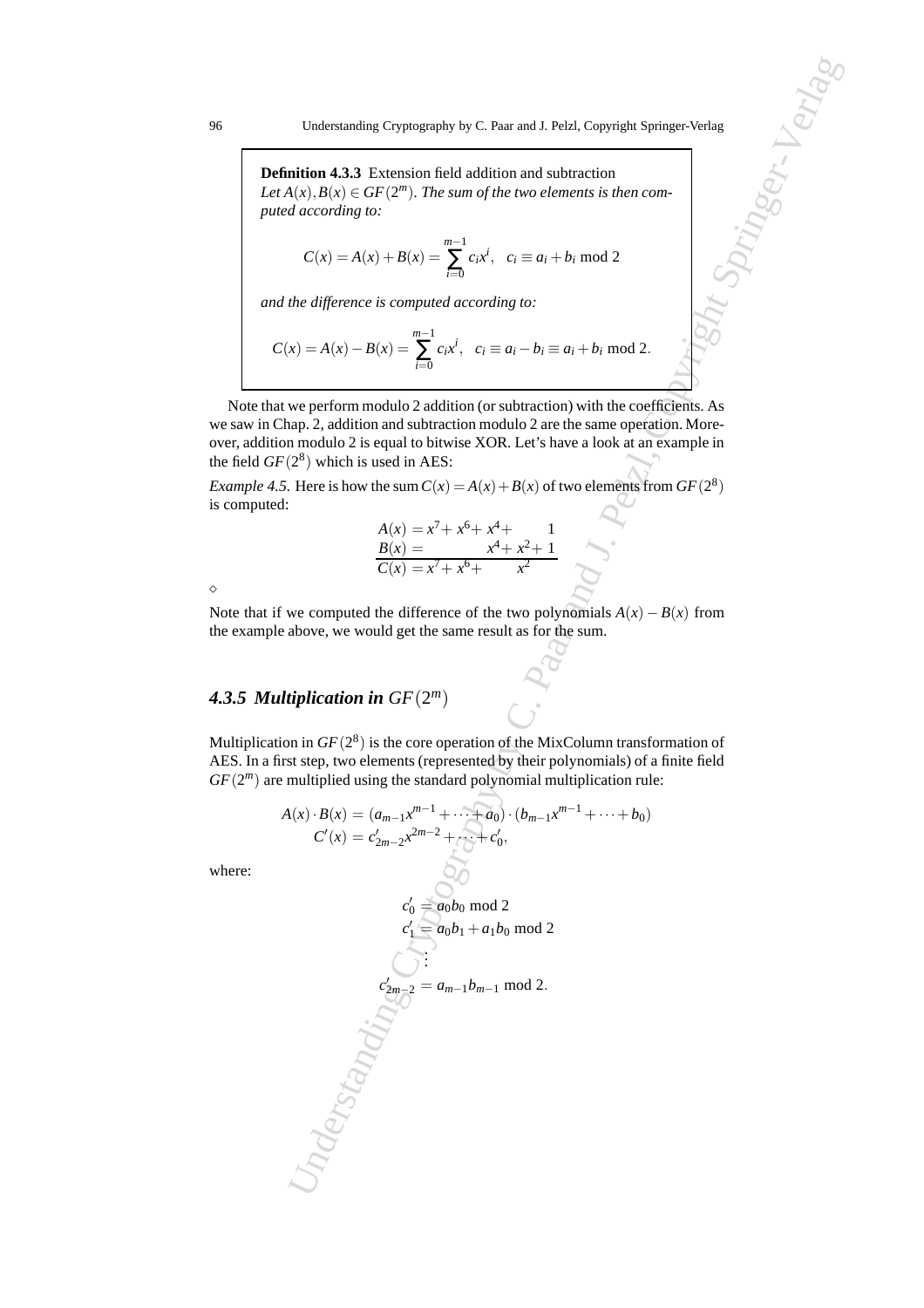Cryptography by C. Paar and J. Pelz Cryptography Springer-Verlag<br>
all coefficients a.o., for all coefficients and coeffice the performance of CP(2). In general, the product polynomial C(2)<br>
eigner-Weight Sharine 1. and ha Note that all coefficients  $a_i$ ,  $b_i$  and  $c_i$  are elements of  $GF(2)$ , and that coefficient arithmetic is performed in  $GF(2)$ . In general, the product polynomial  $C(x)$ will have a degree higher than *m*−1 and has to be reduced. The basic idea is an approach similar to the case of multiplication in prime fields: in  $GF(p)$ , we multiply the two integers, divide the result by a prime, and consider only the remainder. Here is what we are doing in extension fields: The product of the multiplication is divided by a certain polynomial, and we consider only the remainder after the polynomial division. We need irreducible polynomials for the module reduction. We recall from Sect. 2.3.1 that irreducible polynomials are roughly comparable to prime numbers, i.e., their only factors are 1 and the polynomial itself.

**Definition 4.3.4** Extension field multiplication  $Let A(x), B(x) \in GF(2<sup>m</sup>)$  *and let* 

$$
P(x) \equiv \sum_{i=0}^{m} p_i x^i, \ \ p_i \in GF(2)
$$

*be an irreducible polynomial. Multiplication of the two elements*  $A(x)$ *,*  $B(x)$  *is performed as* 

$$
C(x) \equiv A(x) \cdot B(x) \bmod P(x).
$$

Thus, every field  $GF(2^m)$  requires an irreducible polynomial  $P(x)$  of degree m with coefficients from *GF*(2). Note that not all polynomials are irreducible. For example, the polynomial  $x^4 + x^3 + x + 1$  is reducible since

$$
x^{4} + x^{3} + x + 1 = (x^{2} + x + 1)(x^{2} + 1)
$$

and hence cannot be used to construct the extension field  $GF(2<sup>4</sup>)$ . Since primitive polynomials are a special type of irreducible polynomial, the polynomials in Table 2.3 can be used for constructing fields  $GF(2<sup>m</sup>)$ . For AES, the irreducible polynomial

$$
P(x) = x^8 + x^4 + x^3 + x + 1
$$

is used. It is part of the AES specification.

*Example 4.6.* We want to multiply the two polynomials  $A(x) = x^3 + x^2 + 1$  and  $B(x) = x^2 + x$  in the field  $GF(2^4)$ . The irreducible polynomial of this Galois field is given as

$$
P(x) = x^4 + x + 1.
$$

The plain polynomial product is computed as:

$$
C'(x) = A(x) \cdot B(x) = x^5 + x^3 + x^2 + x.
$$

We can now reduce  $C'(x)$  using the polynomial division method we learned in school. However, sometimes it is easier to reduce each of the leading terms  $x<sup>4</sup>$  and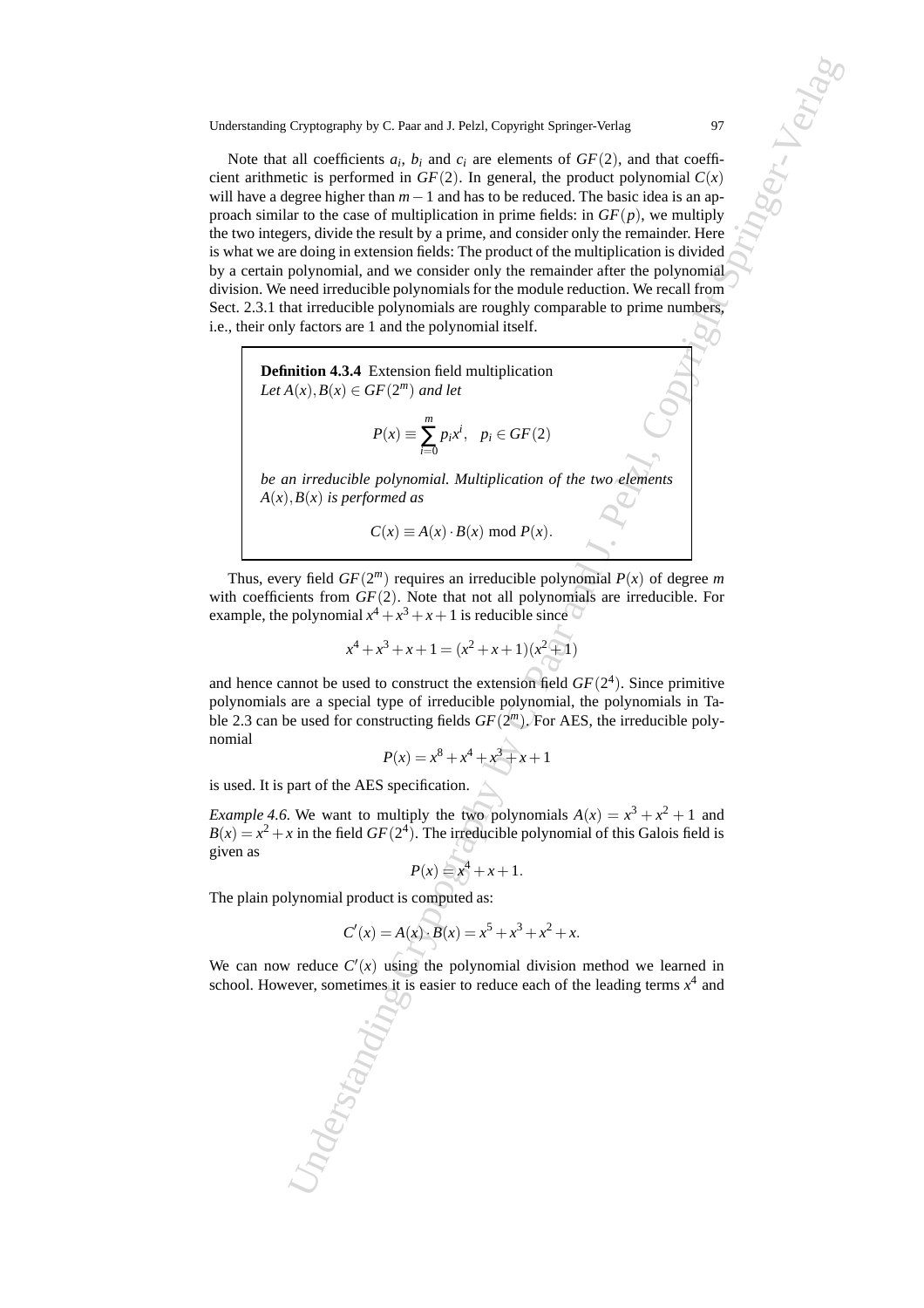*x* 5 individually:

$$
x4 = 1 \cdot P(x) + (x+1)
$$
  
\n
$$
x4 \equiv x+1 \mod P(x)
$$
  
\n
$$
x5 \equiv x2 + x \mod P(x).
$$

Now, we only have to insert the reduced expression for  $x^5$  into the intermediate result  $C'(x)$ :

$$
C(x) \equiv x^5 + x^3 + x^2 + x \mod P(x)
$$
  
\n
$$
C(x) \equiv (x^2 + x) + (x^3 + x^2 + x) = x^3
$$
  
\n
$$
A(x) \cdot B(x) \equiv x^3.
$$

⋄

It is important not to confuse multiplication in *GF*(2 *<sup>m</sup>*) with integer multiplication, especially if we are concerned with software implementations of Galois fields. Recall that the polynomials, i.e., the field elements, are normally stored as bit vectors in the computers. If we look at the multiplication from the previous example, the following very atypical operation is being performed on the bit level:

$$
A \t B = C
$$
  
\n
$$
(x^3 + x^2 + 1) \cdot (x^2 + x) = x^3
$$
  
\n
$$
(1\ 1\ 0\ 1) \cdot (0\ 1\ 1\ 0) = (1\ 0\ 0\ 0).
$$

This computation is **not** identical to integer arithmetic. If the polynomials are interpreted as integers, i.e.,  $(1101)_2 = 13_{10}$  and  $(0110)_2 = 6_{10}$ , the result would have been  $(1001110)_2 = 78_{10}$ , which is clearly not the same as the Galois field multiplication product. Hence, even though we can represent field elements as integers data types, we cannot make use of the integer arithmetic provided

# **4.3.6 Inversion in**  $GF(2^m)$

Inversion in  $GF(2^8)$  is the core operation of the Byte Substitution transformation, which contains the AES S-Boxes. For a given finite field  $GF(2<sup>m</sup>)$  and the corresponding irreducible reduction polynomial  $P(x)$ , the inverse  $A^{-1}$  of a nonzero element  $A \in GF(2^m)$  is defined as:

$$
A^{-1}(x) \cdot A(x) = 1 \mod P(x).
$$

Understanding Cryptography by C. Paar and J. Pelzl, Copyright Springer-Verlag<br>
Up:<br>  $x^4 = 1 \cdot F(x) + (x + 1)$ <br>  $x^3 \equiv x^3 + \text{mod } F(x)$ <br>  $x^5 \equiv x^5 + \text{mod } F(x)$ <br>
(U) here to insect the reduced expression for  $x^5$  into the intermedials For small fields — in practice this often means fields with  $2^{16}$  or fewer elements — lookup tables which contain the precomputed inverses of all field elements are often used. Table 4.2 shows the values which are used within the S-Box of AES. The table contains all inverses in *GF*(2<sup>8</sup>) modulo  $P(x) = x^8 + x^4 + x^3 + x + 1$  in hexadecimal notation. A special case is the entry for the field element 0, for which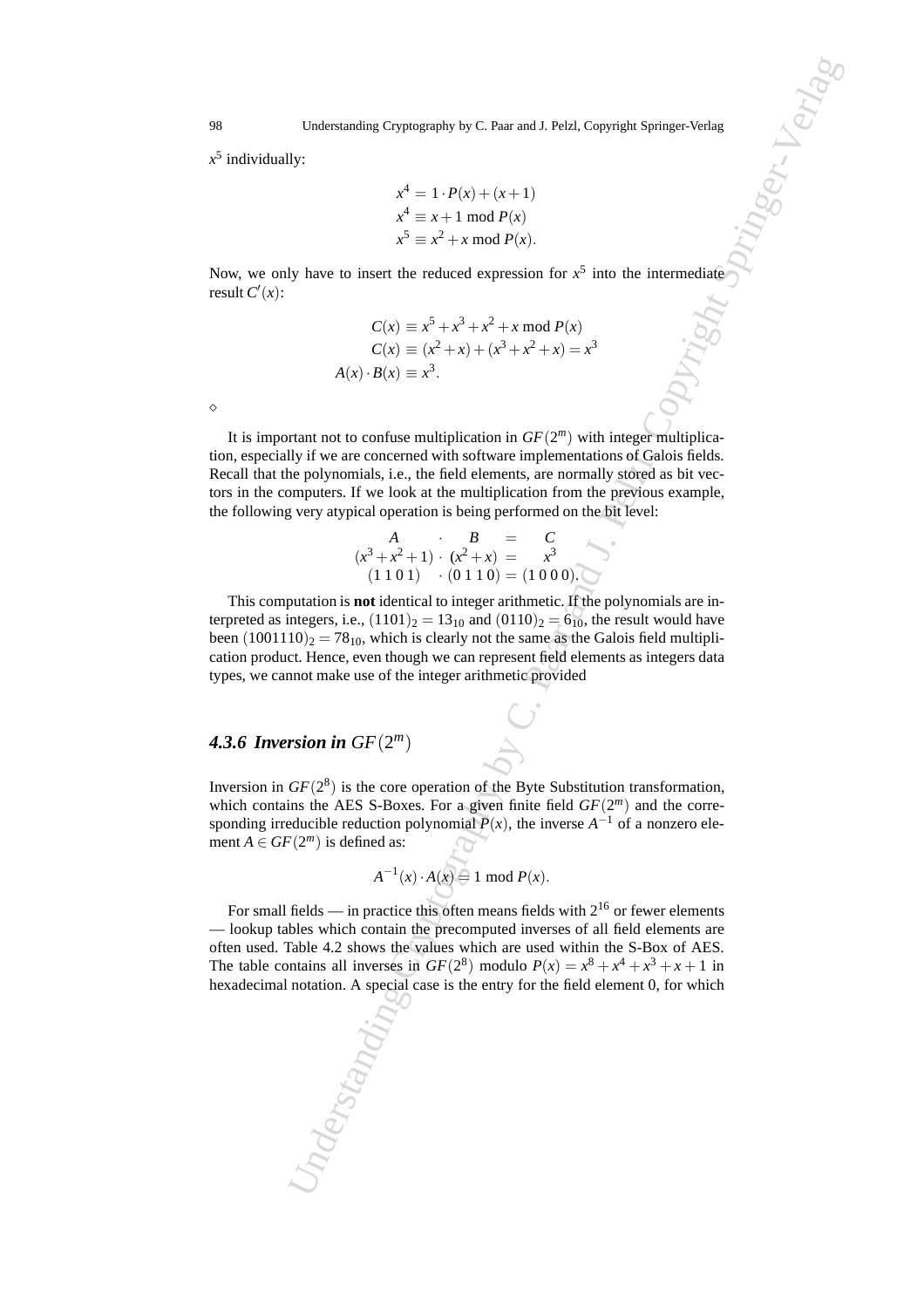an inverse does not exist. However, for the AES S-Box, a substitution table is needed that is defined for every possible input value. Hence, the designers defined the S-Box such that the input value 0 is mapped to the output value 0.

**Table 4.2** Multiplicative inverse table in  $GF(2^8)$  for bytes *xy* used within the AES S-Box

*Example 4.7.* From Table 4.2 the inverse of

$$
x^{7} + x^{6} + x = (11000010)_{2} = (C2)_{hex} = (xy)
$$

is given by the element in row *C*, column 2:

$$
(2F)_{hex} = (00101111)_2 = x^5 + x^3 + x^2 + x + 1.
$$

This can be verified by multiplication:

$$
(x^7 + x^6 + x) \cdot (x^5 + x^3 + x^2 + x + 1) \equiv 1 \mod P(x).
$$

⋄

Note that the table above does not contain the S-Box itself, which is a bit more complex and will be described in Sect. 4.4.1.

As an alternative to using lookup tables, one can also explicitly compute inverses. The main algorithm for computing multiplicative inverses is the extended Euclidean algorithm, which is introduced in Sect. 6.3.1.

### **4.4 Internal Structure of AES**

In the following, we examine the internal structure of AES. Figure 4.3 shows the graph of a single AES round. The 16-byte input  $A_0$ , ...,  $A_{15}$  is fed byte-wise into the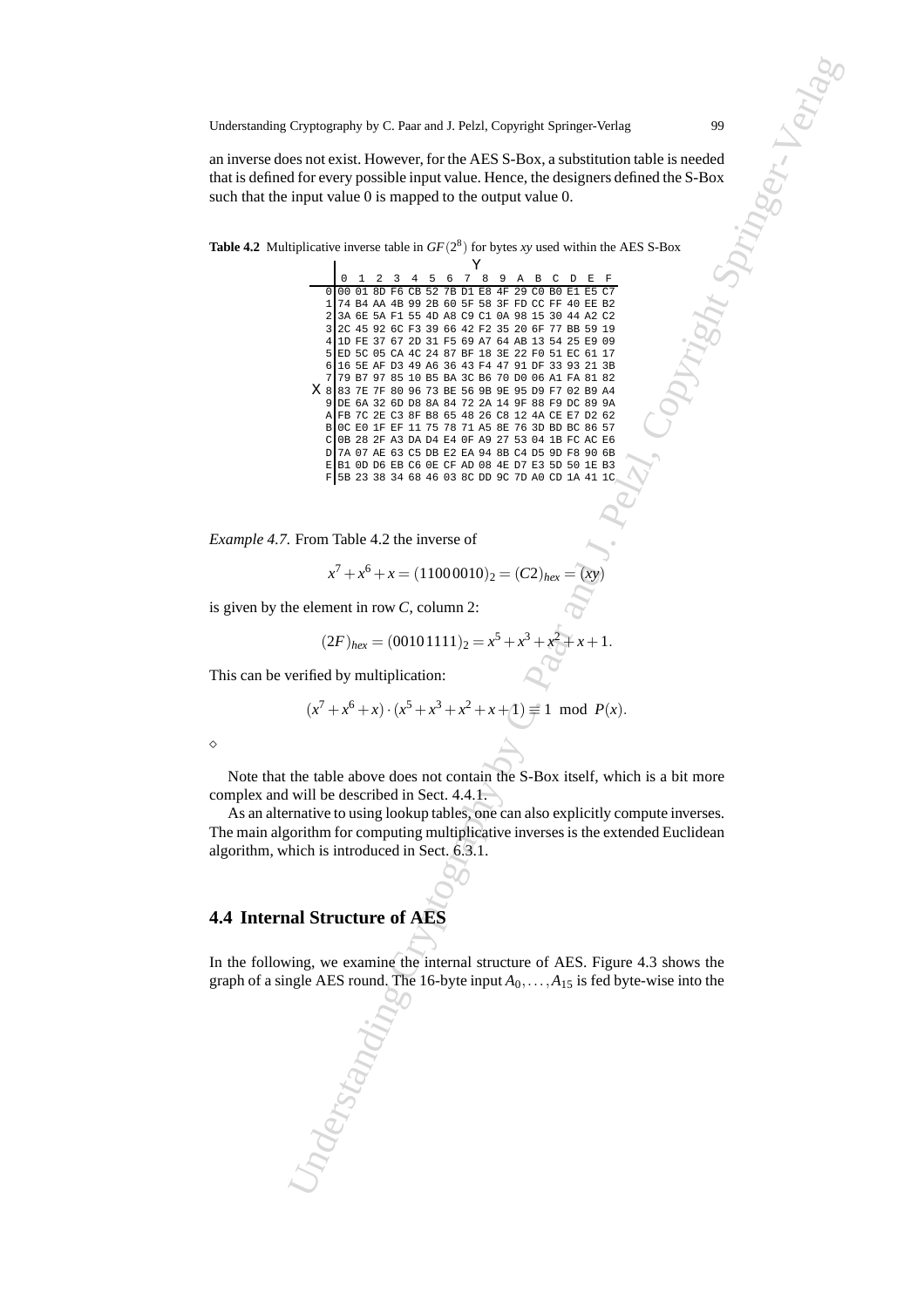S-Box. The 16-byte output  $B_0$ , ...,  $B_{15}$  is permuted byte-wise in the ShiftRows layer and mixed by the MixColumn transformation  $c(x)$ . Finally, the 128-bit subkey  $k_i$  is XORed with the intermediate result. We note that AES is a byte-oriented cipher.



**Fig. 4.3** AES round function for rounds  $1, 2, \ldots, n_r - 1$ 

This is in contrast to DES, which makes heavy use of bit permutation and can thus be considered to have a bit-oriented structure.

In order to understand how the data moves through AES, we first imagine that the state *A* (i.e., the 128-bit data path) consisting of 16 bytes  $A_0, A_1, \ldots, A_{15}$  is arranged in a four-by-four byte matrix:

| Aο |                     | $A_4 \, A_8$     |                  |
|----|---------------------|------------------|------------------|
|    | $\mathsf{l}_5$<br>Ą | $\overline{A_9}$ |                  |
|    | $A_6$               | $A_{10}$         | $\boldsymbol{A}$ |
|    |                     | $A_{11}$         | $\boldsymbol{A}$ |

As we will see in the following, AES operates on elements, columns or rows of the current state matrix. Similarly, the key bytes are arranged into a matrix with four rows and four (128-bit key), six (192-bit key) or eight (256-bit key) columns. Here is, as an example, the state matrix of a 192-bit key: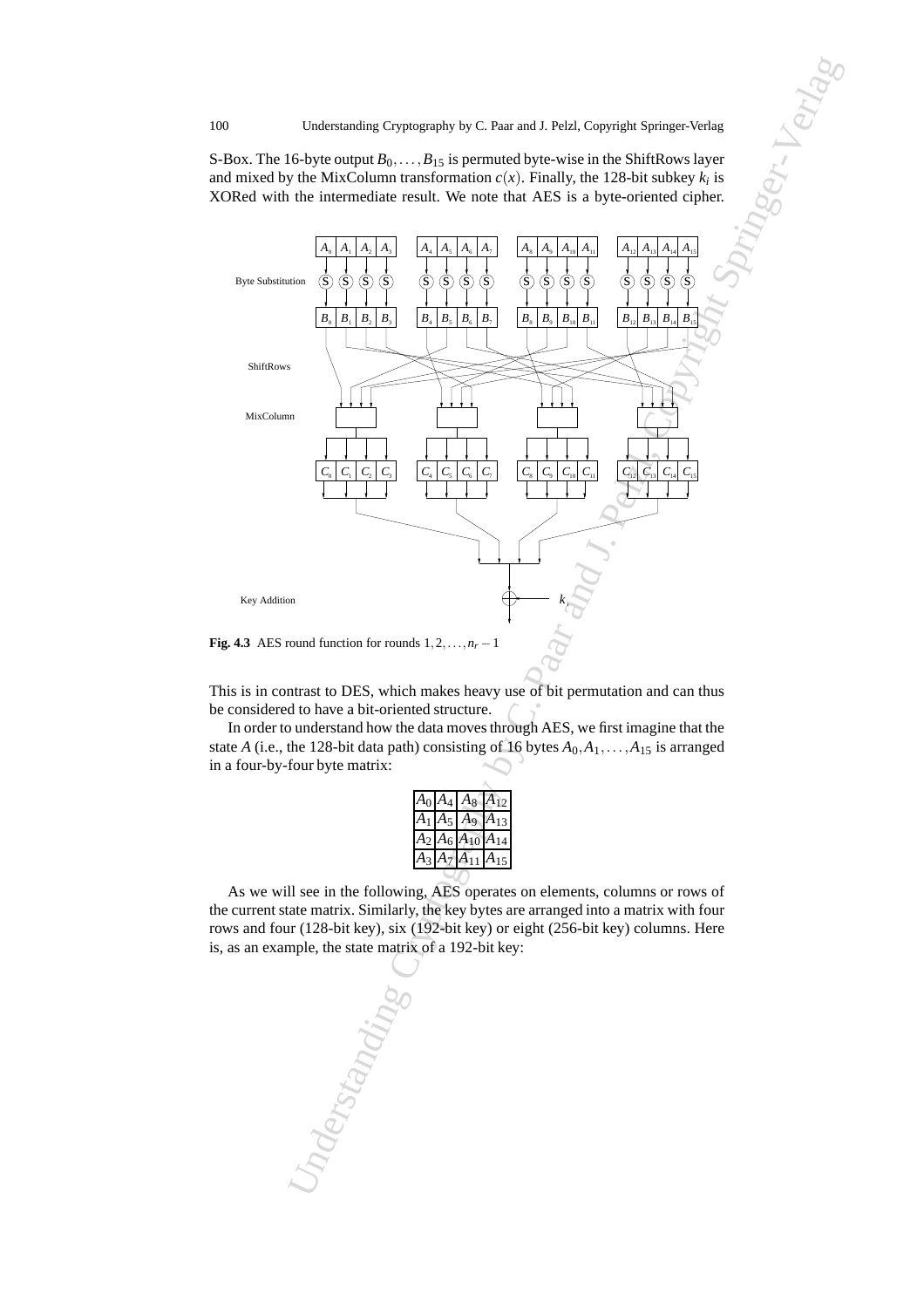Understanding Cryptography by C. Paar and J. Pelzl, Copyright Springer-Verlag 101

|  |  | $K_0 K_4 K_8 K_{12} K_{16} K_{20} $    |
|--|--|----------------------------------------|
|  |  | $K_1 K_5 K_9 K_{13} K_{17} K_{21} $    |
|  |  | $K_2 K_6 K_{10} K_{14} K_{18} K_{22} $ |
|  |  | $K_3 K_7 K_{11} K_{15} K_{19} K_{23}$  |

We discuss now what happens in each of the layers.

# *4.4.1 Byte Substitution Layer*

As shown in Fig. 4.3, the first layer in each round is the *Byte Substitution layer*. The Byte Substitution layer can be viewed as a row of 16 parallel S-Boxes, each with 8 input and output bits. Note that all 16 S-Boxes are identical, unlike DES where eight different S-Boxes are used. In the layer, each state byte *A<sup>i</sup>* is replaced, i.e., substituted, by another byte *B<sup>i</sup>* :

$$
S(A_i)=B_i.
$$

The S-Box is the only nonlinear element of AES, i.e., it holds that  $B$ yteSub(A) + ByteSub(*B*)  $\neq$  ByteSub(*A* + *B*) for two states *A* and *B*. The S-Box substitution is a bijective mapping, i.e., each of the  $2^8 = 256$  possible input elements is one-to-one mapped to one output element. This allows us to uniquely reverse the S-Box, which is needed for decryption. In software implementations the S-Box is usually realized as a 256-by-8 bit lookup table with fixed entries, as given in Table 4.3.

**Table 4.3** AES S-Box: Substitution values in hexadecimal notation for input byte  $(xy)$ 

| 101<br>Cryptography by C. Paar and J. Pelzl, Copyright Springer-Verlag                                                                                                                                                                                                                                                                                                                                                                                                                                                                                                                                                                                                                                                                                                                                                                                                                                                                                                                                                                                                                        |  |
|-----------------------------------------------------------------------------------------------------------------------------------------------------------------------------------------------------------------------------------------------------------------------------------------------------------------------------------------------------------------------------------------------------------------------------------------------------------------------------------------------------------------------------------------------------------------------------------------------------------------------------------------------------------------------------------------------------------------------------------------------------------------------------------------------------------------------------------------------------------------------------------------------------------------------------------------------------------------------------------------------------------------------------------------------------------------------------------------------|--|
| <b>JSCT. VET!</b><br>$K_{20}$<br>$K_8$<br>$K_{12}$<br>$K_{16}$<br>$K_9$ $K_{13}$ $K_{17}$ $K_{21}$<br>$K_5$<br>$K_6 K_{10} K_{14} K_{18} K_{22}$<br>$K_{11}$ $K_{15}$ $K_{19}$ $K_{23}$<br>ss now what happens in each of the layers.                                                                                                                                                                                                                                                                                                                                                                                                                                                                                                                                                                                                                                                                                                                                                                                                                                                         |  |
| <b>Substitution Layer</b>                                                                                                                                                                                                                                                                                                                                                                                                                                                                                                                                                                                                                                                                                                                                                                                                                                                                                                                                                                                                                                                                     |  |
| Fig. 4.3, the first layer in each round is the Byte Substitution layer. The<br>ution layer can be viewed as a row of 16 parallel S-Boxes, each with<br>output bits. Note that all 16 S-Boxes are identical, unlike DES where<br>nt S-Boxes are used. In the layer, each state byte $A_i$ is replaced, i.e.,<br>by another byte $B_i$ :                                                                                                                                                                                                                                                                                                                                                                                                                                                                                                                                                                                                                                                                                                                                                        |  |
| $S(A_i) = B_i.$                                                                                                                                                                                                                                                                                                                                                                                                                                                                                                                                                                                                                                                                                                                                                                                                                                                                                                                                                                                                                                                                               |  |
| is the only nonlinear element of AES, i.e., it holds that $B$ yteSub $(A)$ +<br>$\neq$ ByteSub( $A + B$ ) for two states A and B. The S-Box substitution is a<br>pping, i.e., each of the $2^8 = 256$ possible input elements is one-to-one<br>ne output element. This allows us to uniquely reverse the S-Box, which<br>decryption. In software implementations the S-Box is usually realized<br>8 bit lookup table with fixed entries, as given in Table 4.3.                                                                                                                                                                                                                                                                                                                                                                                                                                                                                                                                                                                                                               |  |
| $S$ S-Box: Substitution values in hexadecimal notation for input byte $(xy)$<br>у<br>8<br>F<br>6<br>D<br>7C 77<br>7B F2 6B 6F C5<br>30<br>01<br>67<br>2B<br>FE D7<br>76<br>AВ<br>CA 82 C9 7D FA 59 47 F0 AD D4 A2 AF 9C A4 72 C0<br>2 B7 FD 93 26 36 3F F7 CC 34 A5 E5 F1 71 D8 31 15<br>$\mathbf{3}$<br>04 C7 23 C3 18 96 05 9A 07 12 80 E2 EB 27 B2 75<br>4 <sup>1</sup><br>09 83 2C 1A 1B 6E 5A A0 52 3B D6 B3 29 E3 2F 84<br>5 I<br>53 D1 00 ED 20 FC B1 5B 6A CB BE 39 4A 4C 58 CF<br>DO EF AA FB 43 4D 33 85 45 F9 02 7F 50 3C 9F A8<br>6<br>51 A3 40 8F 92 9D 38 F5 BC B6 DA 21 10 FF F3 D2<br>$x_8$<br>CD 0C 13 EC 5F 97 44 17 C4 A7 7E 3D 64 5D 19 73<br>60 81 4F DC 22 2A 90 88 46 EE B8 14 DE 5E 0B DB<br>91<br>E0 32 3A 0A 49 06 24 5C C2 D3 AC 62 91 95 E4 79<br>A<br>E7 C8 37 6D 8D D5 4E A9 6C 56 F4 EA 65 7A AE 08<br><sub>B</sub><br>BA 78 25 2E 1C A6 B4 C6 E8 DD 74 1F 4B BD 8B 8A<br>$\mathbf{C}$<br>70 3E B5 66 48 03 F6 0E 61<br>35 57 B9 86 C1 1D 9E<br>D<br>E1 F8 98 11 69 D9 8E 94 9B 1E 87 E9 CE 55 28 DF<br>E<br>F 8C A1 89 0D BF E6 42 68 41 99 2D 0F B0 54 BB 16 |  |
| Let's assume the input byte to the S-Box is $A_i = (C2)_{hex}$ , then the                                                                                                                                                                                                                                                                                                                                                                                                                                                                                                                                                                                                                                                                                                                                                                                                                                                                                                                                                                                                                     |  |
|                                                                                                                                                                                                                                                                                                                                                                                                                                                                                                                                                                                                                                                                                                                                                                                                                                                                                                                                                                                                                                                                                               |  |

*Example 4.8.* Let's assume the input byte to the S-Box is  $A_i = (C2)_{hex}$ , then the substituted value is

$$
S((C2)_{hex})=(25)_{hex}.
$$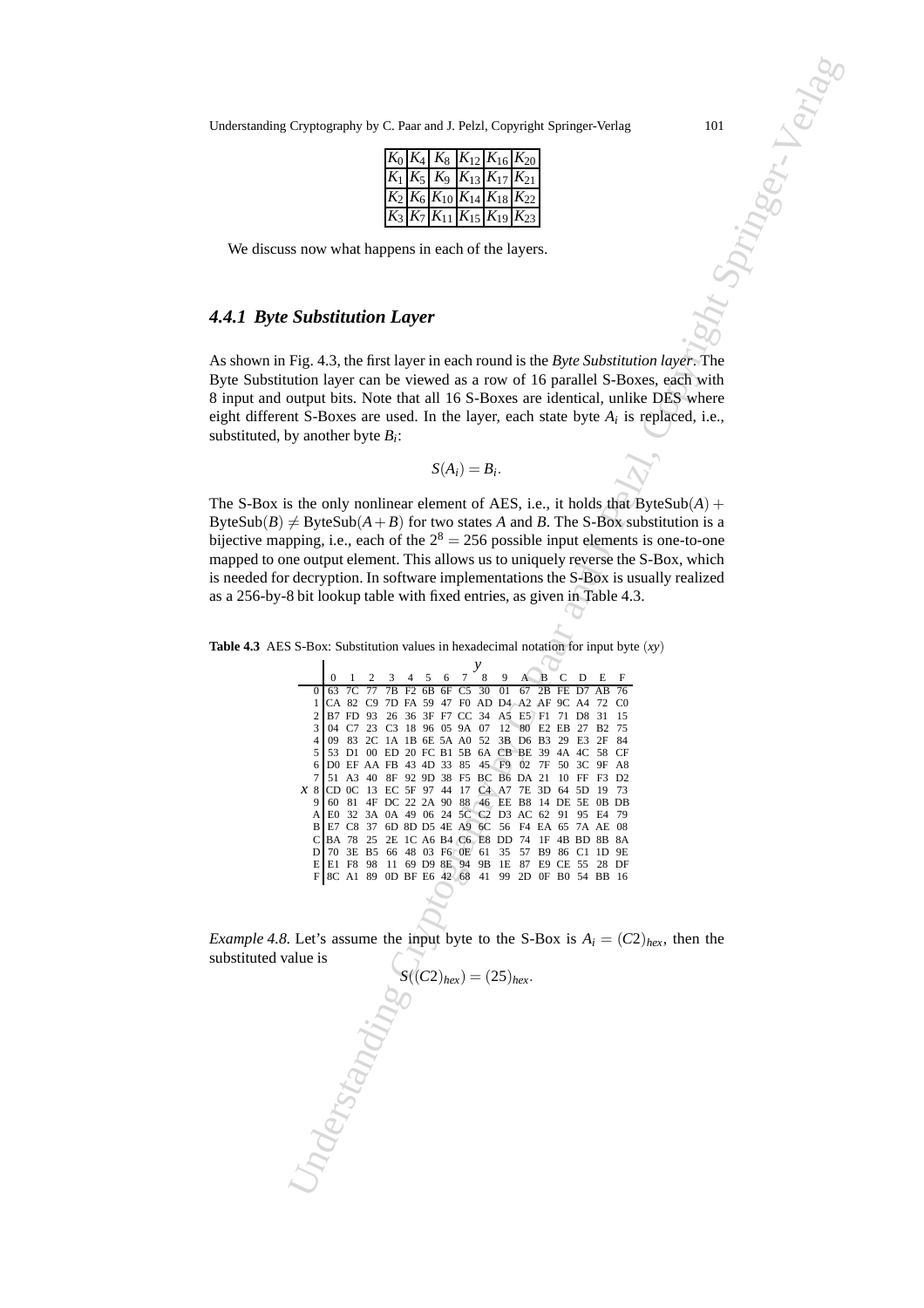On a bit level — and remember, the only thing that is ultimate of interest in encryption is the manipulation of bits — this substitution can be described as:

$$
S(11000010) = (00100101).
$$

⋄

Even though the S-Box is bijective, it does not have any fixed points, i.e., there aren't any input values  $A_i$  such that  $S(A_i) = A_i$ . Even the zero-input is not a fixed point:  $S(00000000) = (01100011)$ .

*Example 4.9.* Let's assume the input to the Byte Substitution layer is

$$
(C2, C2, \ldots, C2)
$$

in hexadecimal notation. The output state is then

$$
(25, 25, \ldots, 25)
$$
.

⋄

Understanding Cryptography by C. Paar and J. Pelzl, Copyright Springer-Verlag<br>
1—and crancellot, the calib thing that is titled<br>
15. The case of this case of this case of the case of the case of the case of the<br>
5. Second **Mathematical description of the S-Box** For readers who are interested in how the S-Box entries are constructed, a more detailed description now follows. This description, however, is not necessary for a basic understanding of AES, and the remainder of this subsection can be skipped without problem. Unlike the DES S-Boxes, which are essentially random tables that fulfill certain properties, the AES S-Boxes have a strong algebraic structure. An AES S-Box can be viewed as a twostep mathematical transformation (Fig. 4.4).



**Fig. 4.4** The two operations within the AES S-Box which computes the function  $B_i = S(A_i)$ 

The first part of the substitution is a Galois field inversion, the mathematics of which were introduced in Sect. 4.3.2. For each input element  $A_i$ , the inverse is computed:  $B_i' = A_i^{-1}$ , where both  $A_i$  and  $B_i'$  are considered elements in the field  $GF(2^8)$ with the fixed irreducible polynomial  $P(x) = x^8 + x^4 + x^3 + x + 1$ . A lookup table with all inverses is shown in Table 4.2. Note that the inverse of the zero element does not exist. However, for AES it is defined that the zero element  $A_i = 0$  is mapped to itself.

In the second part of the substitution, each byte  $B_i'$  is multiplied by a constant bitmatrix followed by the addition of a constant 8-bit vector. The operation is described by: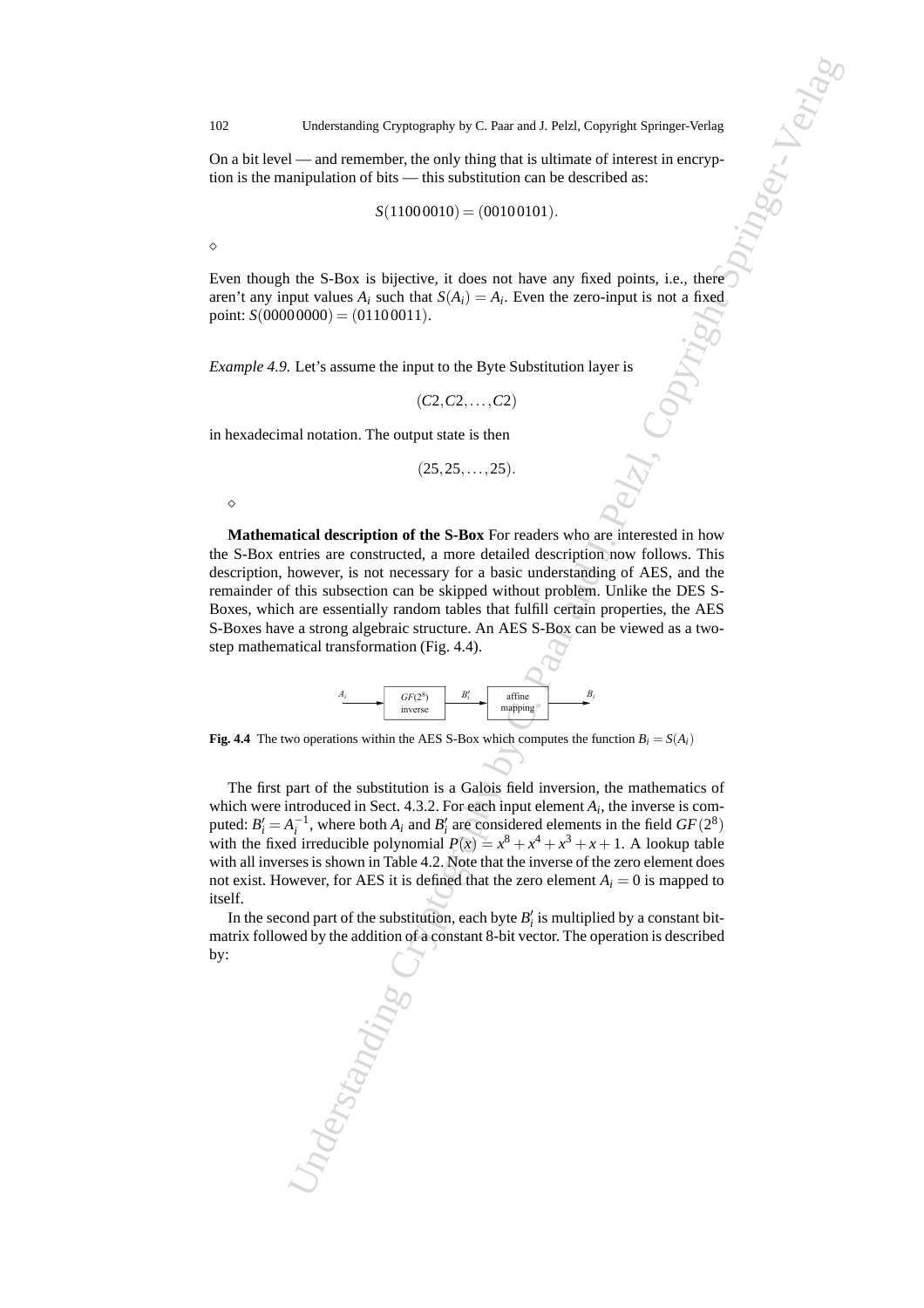$$
\begin{pmatrix} b_0 \\ b_1 \\ b_2 \\ b_3 \\ b_4 \\ b_5 \\ b_6 \\ b_7 \end{pmatrix} \equiv \begin{pmatrix} 1 & 0 & 0 & 0 & 1 & 1 & 1 & 1 \\ 1 & 1 & 0 & 0 & 0 & 1 & 1 & 1 \\ 1 & 1 & 1 & 0 & 0 & 0 & 1 & 1 \\ 1 & 1 & 1 & 1 & 0 & 0 & 0 & 1 \\ 1 & 1 & 1 & 1 & 1 & 0 & 0 & 0 \\ 0 & 1 & 1 & 1 & 1 & 1 & 0 & 0 \\ 0 & 0 & 1 & 1 & 1 & 1 & 1 & 0 \end{pmatrix} \begin{pmatrix} b'_0 \\ b'_1 \\ b'_2 \\ b'_3 \\ b'_4 \\ b'_5 \\ b'_6 \\ b'_7 \end{pmatrix} + \begin{pmatrix} 1 \\ 1 \\ 0 \\ 0 \\ 1 \\ 1 \\ 0 \end{pmatrix} \mod 2.
$$

Note that  $B' = (b'_1, \ldots, b'_0)$  is the bitwise vector representation of  $B'_i(x) = A_i^{-1}(x)$ . This second step is referred to as *affine mapping*. Let's look at an example of how the S-Box computations work.

*Example 4.10.* We assume the S-Box input  $A_i = (11000010)_2 = (C2)_{hex}$ . From Table 4.2 we can see that the inverse is:

$$
A_i^{-1} = B_i' = (2F)_{hex} = (00101111)_2.
$$

We now apply the  $B'_i$  bit vector as input to the affine transformation. Note that the least significant bit (lsb)  $b'_0$  of  $B'_i$  is at the rightmost position.

$$
B_i = (00100101) = (25)_{hex}
$$

Thus,  $S((C2)_{hex}) = (25)_{hex}$ , which is exactly the result that is also given in the S-Box Table 4.3.

 $\Diamond$ 

Cryptography by C. Paar and J. Pelzl, Copyright Springer-Verlag<br>
(A)<br>  $\begin{pmatrix}\n\lambda_1 \\
\lambda_2 \\
\lambda_3 \\
\lambda_4 \\
\lambda_5\n\end{pmatrix} = \begin{pmatrix}\n100001111 \\
111000011 \\
111100011 \\
111100011 \\
111100011 \\
\lambda_6 \\
\lambda_7\n\end{pmatrix} = \begin{pmatrix}\n1 \\
1 \\
1 \\
1 \\
1 \\
1 \\
1 \\
1 \\
1 \\
1 \\
1 \\
1\n\end{pmatrix}$ If one computes both steps for all 256 possible input elements of the S-Box and stores the results, one obtains Table 4.3. In most AES implementations, in particular in virtually all software realizations of AES, the S-Box outputs are *not explicitly computed* as shown here, but rather lookup tables like Table 4.3 are used. However, for hardware implementations it is sometimes advantageous to realize the S-Boxes as digital circuits which actually compute the inverse followed by the affine mapping.

The advantage of using inversion in  $GF(2^8)$  as the core function of the Byte Substitution layer is that it provides a high degree of nonlinearity, which in turn provides optimum protection against some of the strongest known analytical attacks. The affine step "destroys" the algebraic structure of the Galois field, which in turn is needed to prevent attacks that would exploit the finite field inversion.

# *4.4.2 Diffusion Layer*

In AES, the Diffusion layer consists of two sublayers, the *ShiftRows* transformation and the *MixColumn* transformation. We recall that diffusion is the spreading of the influence of individual bits over the entire state. Unlike the nonlinear S-Box, the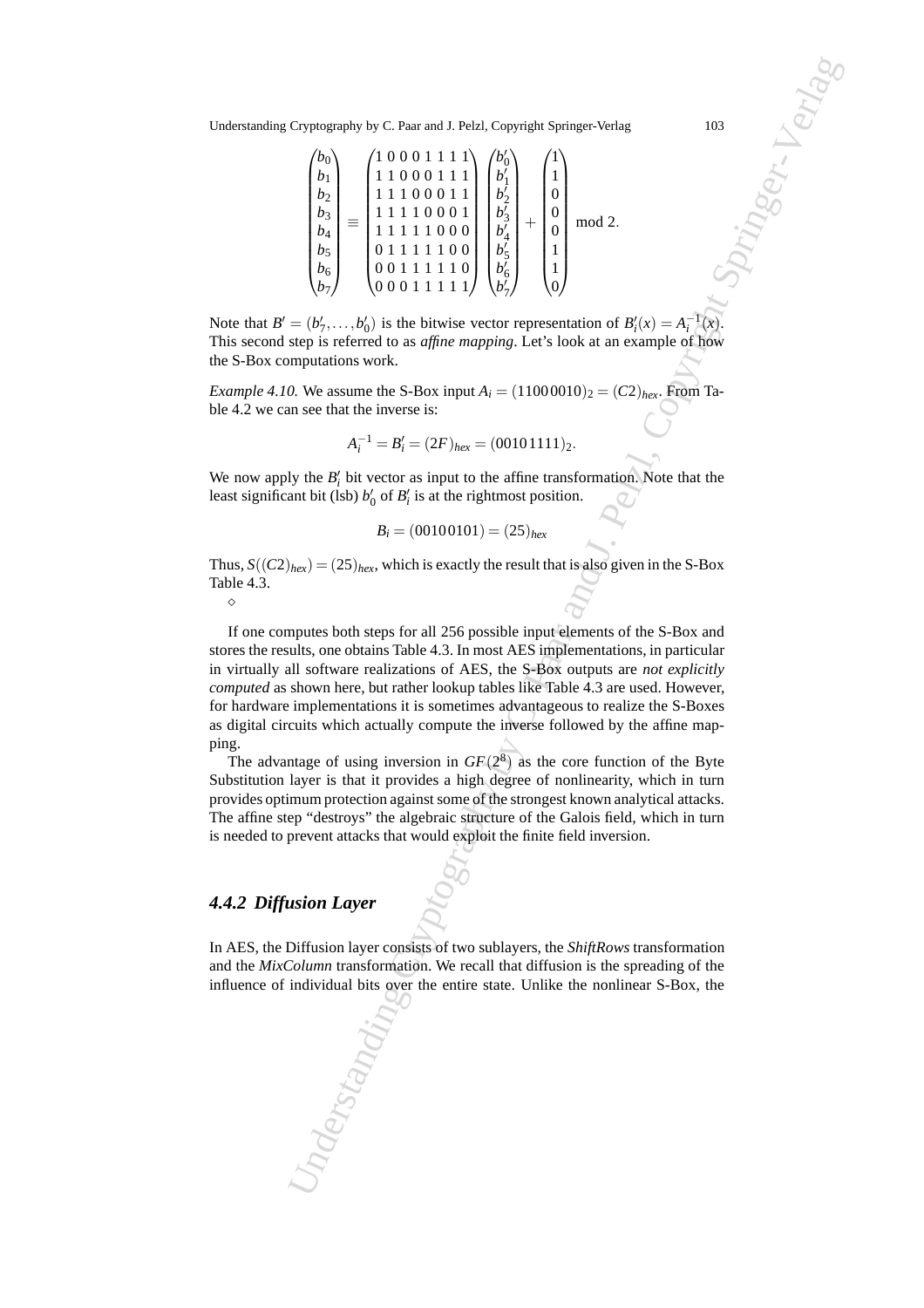diffusion layer performs a linear operation on state matrices  $A, B$ , i.e.,  $DIFF(A)$  +  $DIFF(B) = DIFF(A + B).$ 

#### **ShiftRows Sublayer**

Understanding Cryptography by C. Paar and J. Pelzl, Copyright Springer-Verlag<br>
or profesoran a linear operation on state matrices A.B. i.e., DIFF(A) +<br>
UIF(A) = B)<br>
UIF(A) = B)<br>
such that individues the right of the first The ShiftRows transformation cyclically shifts the second row of the state matrix by three bytes to the right, the third row by two bytes to the right and the fourth row by one byte to the right. The first row is not changed by the ShiftRows transformation. The purpose of the ShiftRows transformation is to increase the diffusion properties of AES. If the input of the ShiftRows sublayer is given as a state matrix  $B = (B_0, B_1, \ldots, B_{15})$ :

|  | $B_0$ $B_4$ $B_8$ $B_{12}$                                                |          |
|--|---------------------------------------------------------------------------|----------|
|  | $B_1$ $B_5$ $B_9$                                                         | $B_{13}$ |
|  | $\overline{B_2 B_6 }B_{10} B_{14}$                                        |          |
|  | $\overline{B_3} \,\overline{B_7} \,\overline{B_{11}} \,\overline{B_{15}}$ |          |

the output is the new state:

| $B_0$ $B_4$ $B_8$ $B_{12}$ |  | no shift                                                                                 |
|----------------------------|--|------------------------------------------------------------------------------------------|
|                            |  | $\boxed{B_5 \mid B_9 \mid B_{13} \mid B_1 \mid \longleftarrow}$ one position left shift. |
|                            |  | $B_{10}B_{14}B_2B_6$ $\longleftarrow$ two positions left shift                           |
|                            |  | $B_{15}$ $B_3$ $B_7$ $B_{11}$ $\longleftarrow$ three positions left shift                |

(4.1)

#### **MixColumn Sublayer**

The *MixColumn* step is a linear transformation which mixes each column of the state matrix. Since every input byte influences four output bytes, the MixColumn operation is the major diffusion element in AES. The combination of the ShiftRows and MixColumn layer makes it possible that after only three rounds every byte of the state matrix depends on all 16 plaintext bytes.

In the following, we denote the 16-byte input state by *B* and the 16-byte output state by *C*:

$$
MixColumn(B) = C,
$$

where  $B$  is the state after the ShiftRows operation as given in Expression  $(4.1)$ .

Now, each 4-byte column is considered as a vector and multiplied by a fixed 4 × 4 matrix. The matrix contains *constant* entries. Multiplication and addition of the coefficients is done in  $GF(2^8)$ . As an example, we show how the first four output bytes are computed: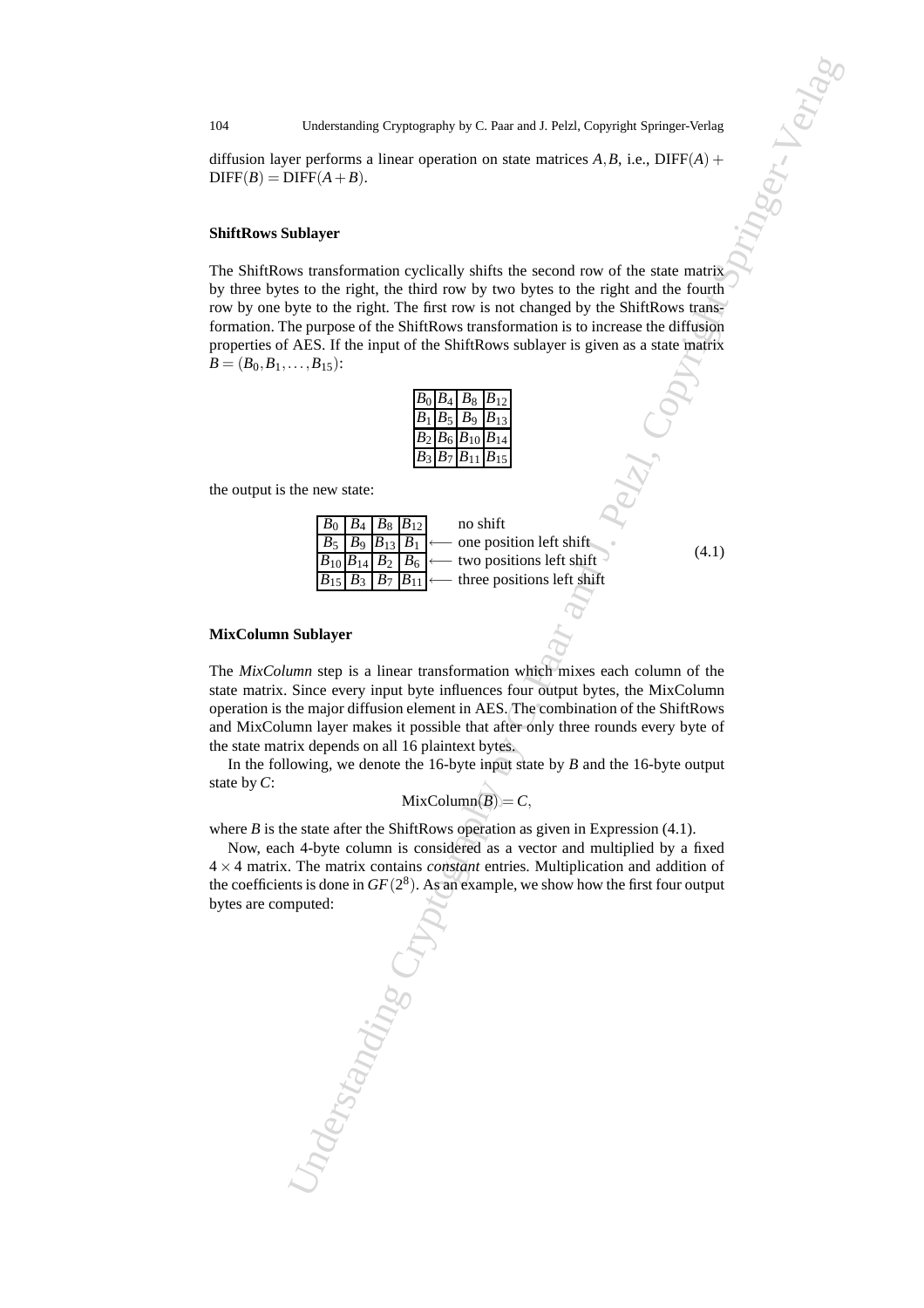| $\langle C_0 \rangle$ | (02 03 01 01) | /B <sub>0</sub> |  |
|-----------------------|---------------|-----------------|--|
|                       | 01 02 03 01   |                 |  |
| $C_2$                 | 01010203      |                 |  |
|                       | (03010102)    |                 |  |

The second column of output bytes  $(C_4, C_5, C_6, C_7)$  is computed by multiplying the four input bytes  $(B_4, B_9, B_{14}, B_3)$  by the same constant matrix, and so on. Figure 4.3 shows which input bytes are used in each of the four MixColumn operations.

We discuss now the details of the vector–matrix multiplication which forms the MixColum operations. We recall that each state byte  $C_i$  and  $B_i$  is an 8-bit value representing an element from  $GF(2^8)$ . All arithmetic involving the coefficients is done in this Galois field. For the constants in the matrix a hexadecimal notation is used: "01" refers to the  $GF(2^8)$  polynomial with the coefficients (00000001), i.e., it is the element 1 of the Galois field; "02" refers to the polynomial with the bit vector  $(00000010)$ , i.e., to the polynomial *x*; and "03" refers to the polynomial with the bit vector (00000011), i.e., the Galois field element  $x + 1$ .

Cryptography by C. Paar and J. Pelzl, Copyright Springer-Verlag,<br>  $\begin{pmatrix}\nC_1 \\
C_2\n\end{pmatrix} = \begin{pmatrix}\n0.1102.015 & 0.1101 & 0.165 \\
0.1102.015 & 0.165 \\
C_2\n\end{pmatrix} = \begin{pmatrix}\n0.1102.015 & 0.1101 & 0.165 \\
0.1102.015 & 0.165 \\
0.1010 & 0.165\n\end{pmatrix$ The additions in the vector–matrix multiplication are  $GF(2^8)$  additions, that is simple bitwise XORs of the respective bytes. For the multiplication of the constants, we have to realize multiplications with the constants 01, 02 and 03. These are quite efficient, and in fact, the three constants were chosen such that software implementation is easy. Multiplication by 01 is multiplication by the identity and does not involve any explicit operation. Multiplication by 02 and 03 can be done through table look-up in two 256-by-8 tables. As an alternative, multiplication by 02 can also be implemented as a multiplication by  $x$ , which is a left shift by one bit, and a modular reduction with  $P(x) = x^8 + x^4 + x^3 + x + 1$ . Similarly, multiplication by 03, which represents the polynomial  $(x + 1)$ , can be implemented by a left shift by one bit and addition of the original value followed by a modular reduction with *P*(*x*).

*Example 4.11.* We continue with our example from Sect. 4.4.1 and assume that the input state to the MixColumn layer is

$$
B=(25, 25, \ldots, 25).
$$

In this special case, only two multiplications in  $GF(2<sup>8</sup>)$  have to be done. These are 02 · 25 and 03 · 25, which can be computed in polynomial notation:

$$
02 \cdot 25 = x \cdot (x^5 + x^2 + 1)
$$
  
=  $x^6 + x^3 + x$ ,  

$$
03 \cdot 25 = (x+1) \cdot (x^5 + x^2 + 1)
$$
  
=  $(x^6 + x^3 + x) + (x^5 + x^2 + 1)$   
=  $x^6 + x^5 + x^3 + x^2 + x + 1$ .

Since both intermediate values have a degree smaller than 8, no modular reduction with  $P(x)$  is necessary.

The output bytes of *C* result from the following addition in  $GF(2^8)$ :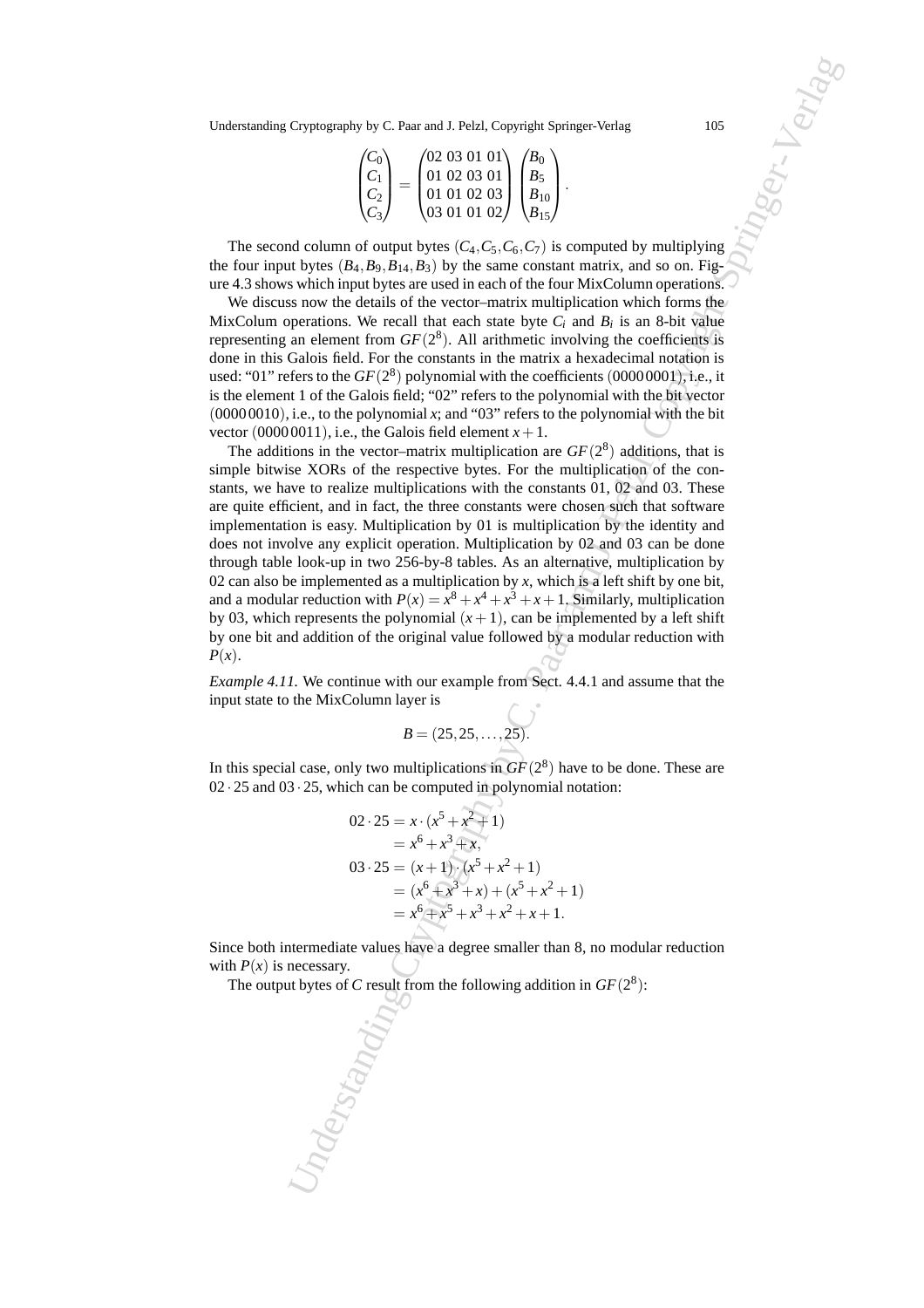$$
01 \cdot 25 = x^{5} + x^{2} + 1
$$
  
\n
$$
01 \cdot 25 = x^{5} + x^{2} + 1
$$
  
\n
$$
02 \cdot 25 = x^{6} + x^{3} + x
$$
  
\n
$$
03 \cdot 25 = x^{6} + x^{5} + x^{3} + x^{2} + x + 1
$$
  
\n
$$
C_{i} = x^{5} + x^{2} + 1,
$$

where  $i = 0, \ldots, 15$ . This leads to the output state  $C = (25, 25, \ldots, 25)$ . ⋄

#### *4.4.3 Key Addition Layer*

The two inputs to the *Key Addition layer* are the current 16-byte state matrix and a subkey which also consists of 16 bytes (128 bits). The two inputs are combined through a bitwise XOR operation. Note that the XOR operation is equal to addition in the Galois field  $GF(2)$ . The subkeys are derived in the key schedule that is described below in Sect. 4.4.4.

#### *4.4.4 Key Schedule*

Understanding Cryptography by C. Paar and J. Pelzl, Copyright Springer-Verlag<br>  $0.1 \ge 5 = \frac{x^2}{x^2 + 2x^2 + 1}$ <br>  $0.2 \ge 5 = x^6 - \frac{x^2}{x^2 + 2x^2 + 2x + 1}$ <br>  $0.2 \ge 5 = x^6 - \frac{x^2}{x^2 + 2x^2 + 2x + 1}$ <br>  $0.3 \ge 5 = x^6 - \frac{x^2}{x^2 + 2x^2 + 2x +$ The *key schedule* takes the original input key (of length 128, 192 or 256 bit) and derives the subkeys used in AES. Note that an XOR addition of a subkey is used both at the input and output of AES. This process is sometimes referred to as key whitening. The number of subkeys is equal to the number of rounds plus one, due to the key needed for key whitening in the first key addition layer, cf. Fig. 4.2. Thus, for the key length of 128 bits, the number of rounds is  $n_r = 10$ , and there are 11 subkeys, each of 128 bits. The AES with a 192-bit key requires 13 subkeys of length 128 bits, and AES with a 256-bit key has 15 subkeys. The AES subkeys are computed recursively, i.e., in order to derive subkey *k<sup>i</sup>* , subkey *ki*−<sup>1</sup> must be known, etc.

The AES key schedule is word-oriented, where  $1$  word  $=$  32 bits. Subkeys are stored in a key expansion array *W* that consists of words. There are different key schedules for the three different AES key sizes of 128, 192 and 256 bit, which are all fairly similar. We introduce the three key schedules in the following.

### **Key Schedule for 128-Bit Key AES**

The II subkeys are stored in a key expansion array with the elements  $W[0], \ldots, W[43]$ . The subkeys are computed as depicted in Fig. 4.5. The elements  $K_0, \ldots, K_{15}$  denote the bytes of the original AES key.

First, we note that the first subkey  $k_0$  is the original AES key, i.e., the key is copied into the first four elements of the key array *W*. The other array elements are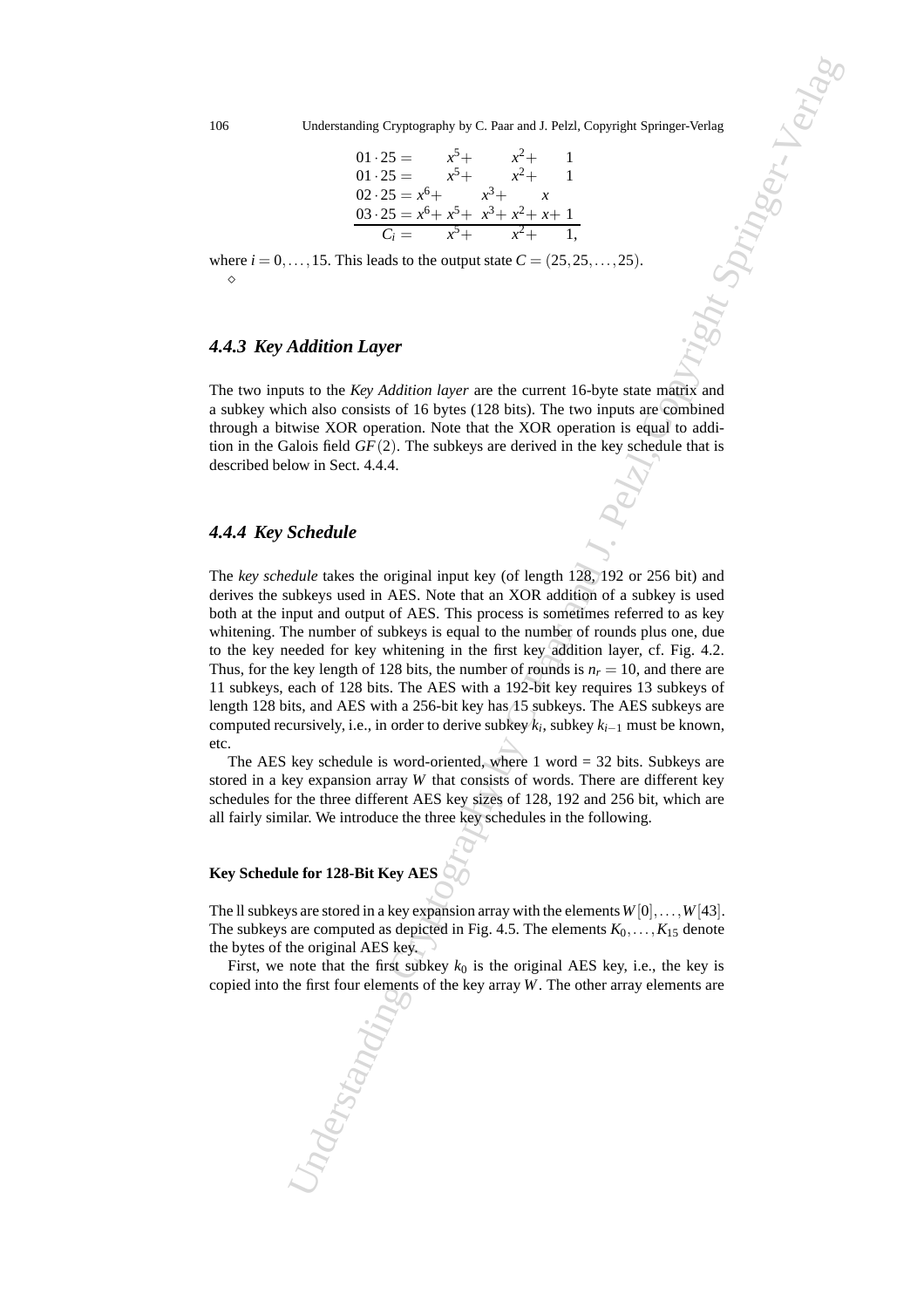



computed as follows. As can be seen in the figure, the leftmost word of a subkey  $W[4i]$ , where  $i = 1, \ldots, 10$ , is computed as:

$$
W[4i] = W[4(i-1)] + g(W[4i-1]).
$$

Here  $g()$  is a nonlinear function with a four-byte input and output. The remaining three words of a subkey are computed recursively as:

$$
W[4i + j] = W[4i + j - 1] + W[4(i - 1) + j],
$$

where  $i = 1, \ldots, 10$  and  $j = 1, 2, 3$ . The function  $g()$  rotates its four input bytes, performs a byte-wise S-Box substitution, and adds a *round coefficient RC* to it. The round coefficient is an element of the Galois field  $GF(2^8)$ , i.e, an 8-bit value. It is only added to the leftmost byte in the function  $g(.)$ . The round coefficients vary from round to round according to the following rule:

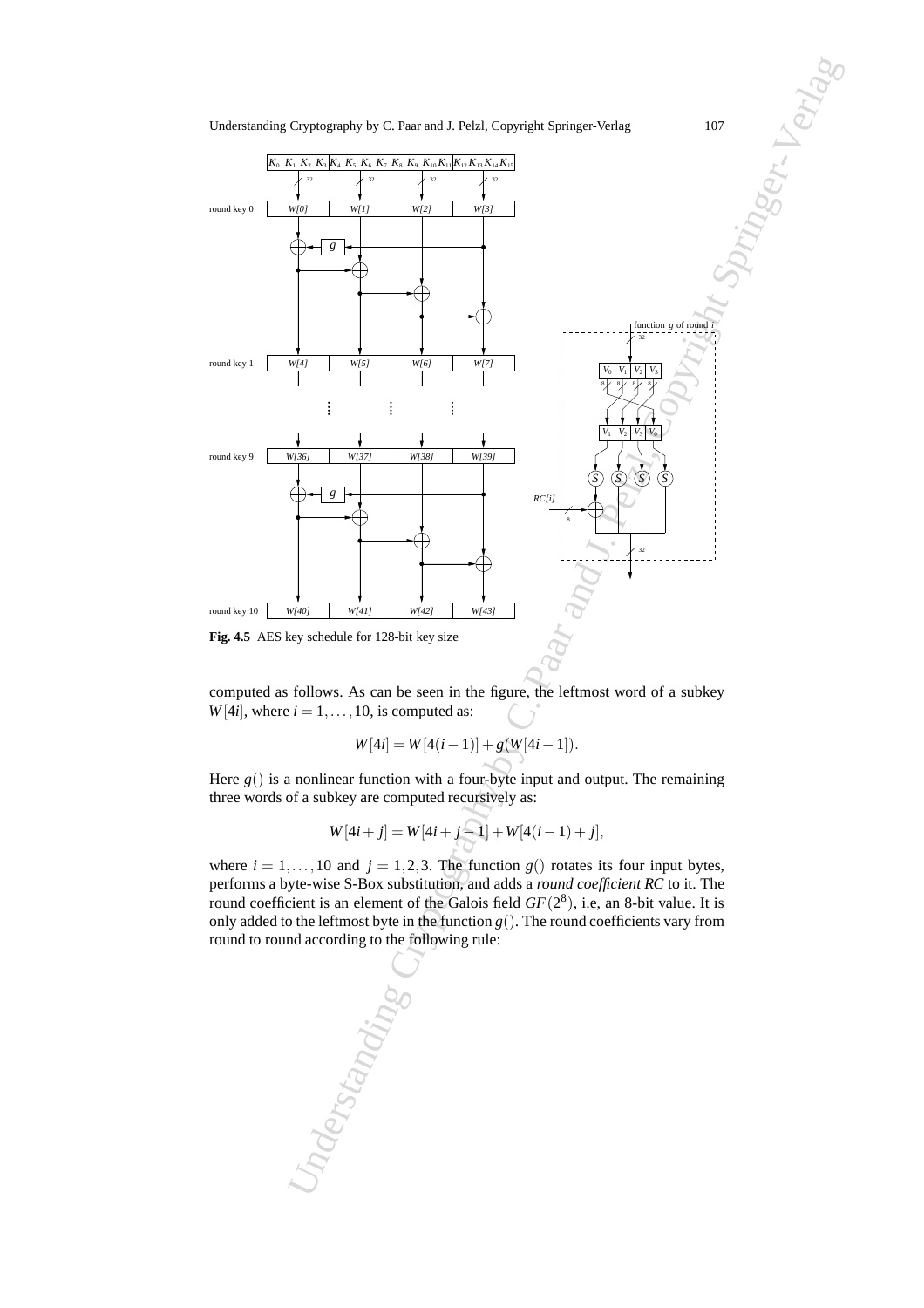$$
RC[1] = x^0 = (00000001)_2,
$$
  
\n
$$
RC[2] = x^1 = (00000010)_2,
$$
  
\n
$$
RC[3] = x^2 = (00000100)_2,
$$
  
\n
$$
\vdots
$$
  
\n
$$
RC[10] = x^9 = (00110110)_2.
$$

The function  $g()$  has two purposes. First, it adds nonlinearity to the key schedule. Second, it removes symmetry in AES. Both properties are necessary to thwart certain block cipher attacks.

#### **Key Schedule for 192-Bit Key AES**

Understanding Cryptography by C. Paar and J. Pelzl, Copyright Springer-Verlag<br>  $RC[2] = \frac{1}{\pi^2} = (0.00000100)$ <sub>2</sub>,<br>  $RC[2] = \frac{1}{\pi^2} = (0.0000100)$ <sub>2</sub>,<br>  $RC[3] = \frac{1}{\pi^2} = (0.0000100)$ <sub>2</sub>,<br>  $RC[3] = \frac{1}{\pi^2} = (0.00001100)$ ,<br>  $RC[$ AES with 192-bit key has 12 rounds and, thus, 13 subkeys of 128 bit each. The subkeys require 52 words, which are stored in the array elements  $W[0], \ldots, W[51]$ . The computation of the array elements is quite similar to the 128-bit key case and is shown in Fig. 4.6. There are eight iterations of the key schedule. (Note that these key schedule iterations do *not* correspond to the 12 AES rounds.) Each iteration computes six new words of the subkey array *W*. The subkey for the first AES round is formed by the array elements  $(W[0], W[1], W[2], W[3])$ , the second subkey by the elements  $(W[4], W[5], W[6], W[7])$ , and so on. Eight round coefficients  $RC[i]$  are needed within the function  $g()$ . They are computed as in the 128-bit case and range from  $RC[1], \ldots, RC[8]$ .

#### **Key Schedule for 256-Bit Key AES**

AES with 256-bit key needs 15 subkeys. The subkeys are stored in the 60 words  $W[0], \ldots, W[59]$ . The computation of the array elements is quite similar to the 128bit key case and is shown in Fig. 4.7. The key schedule has seven iterations, where each iteration computes eight words for the subkeys. (Again, note that these key schedule iterations do not correspond to the 14 AES rounds.) The subkey for the first AES round is formed by the array elements  $(W[0], W[1], W[2], W[3])$ , the second subkey by the elements  $(W[4], W[5], W[6], W[7])$ , and so on. There are seven round coefficients  $RC[1], \ldots, RC[7]$  within the function  $g()$  needed, that are computed as in the 128-bit case. This key schedule also has a function *h*() with 4-byte input and output. The function applies the S-Box to all four input bytes.

In general, when implementing any of the key schedules, two different approaches exist:

**1. Precomputation** All subkeys are expanded first into the array*W*. The encryption (decryption) of a plaintext (ciphertext) is executed afterwards. This approach is often taken in PC and server implementations of AES, where large pieces of data are encrypted under one key. Please note that this approach requires  $(n_r + 1) \cdot 16$  bytes of memory, e.g.,  $11 \cdot 16 = 176$  bytes if the key size is 128 bits. This is the reason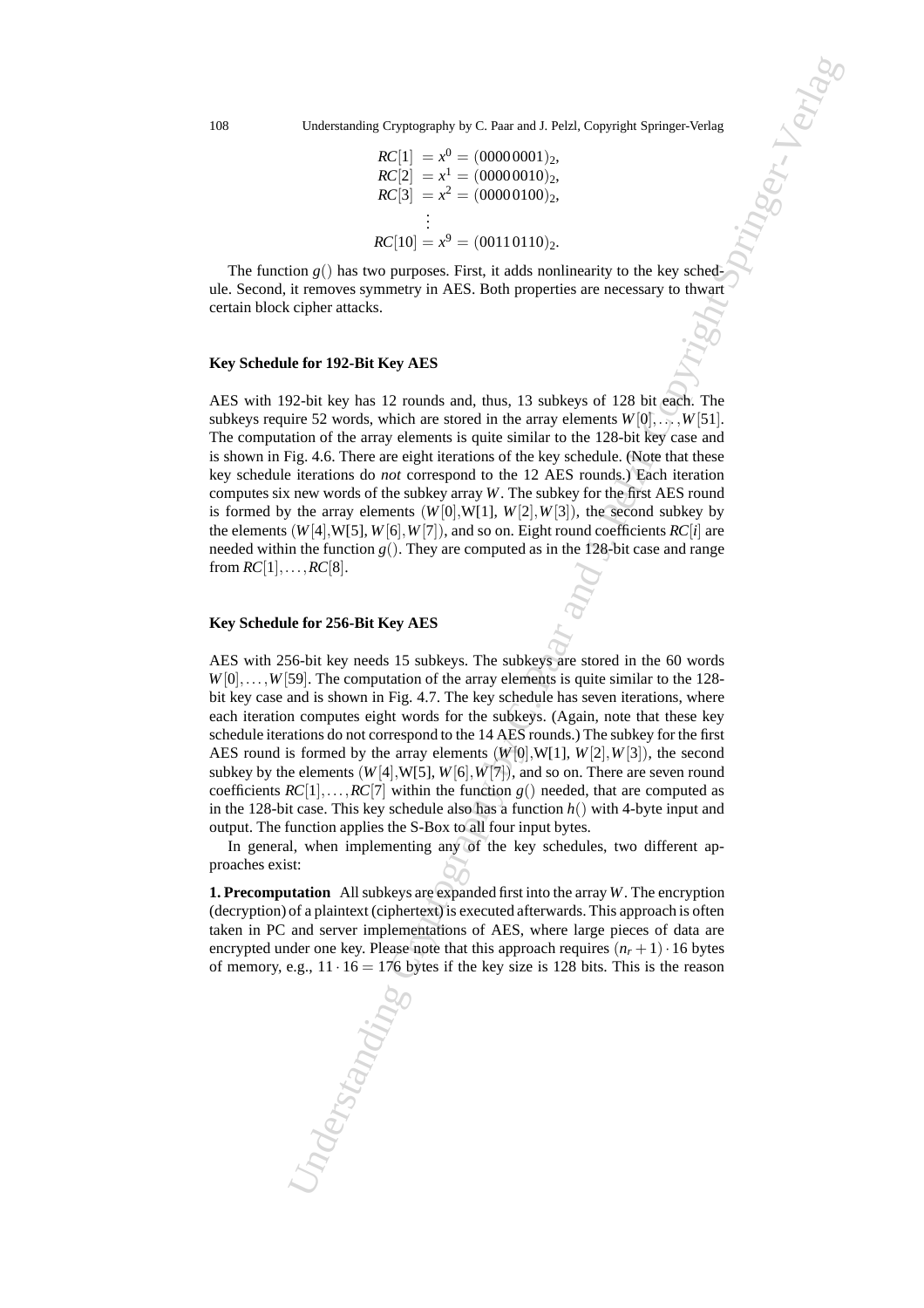



why such an implementation on a device with limited memory resources, such as a smart card, is sometimes not desireable.

**2. On-the-fly** A new subkey is derived for every new round during the encryption (decryption) of a plaintext (ciphertext). Please note that when decrypting ciphertexts, the last subkey is XORed first with the ciphertext. Therefore, it is required to recursively derive all subkeys first and then start with the decryption of a ciphertext and the on-the-fly generation of subkeys. As a result of this overhead, the decryption of a ciphertext is always slightly slower than the encryption of a plaintext when the on-the-fly generation of subkeys is used.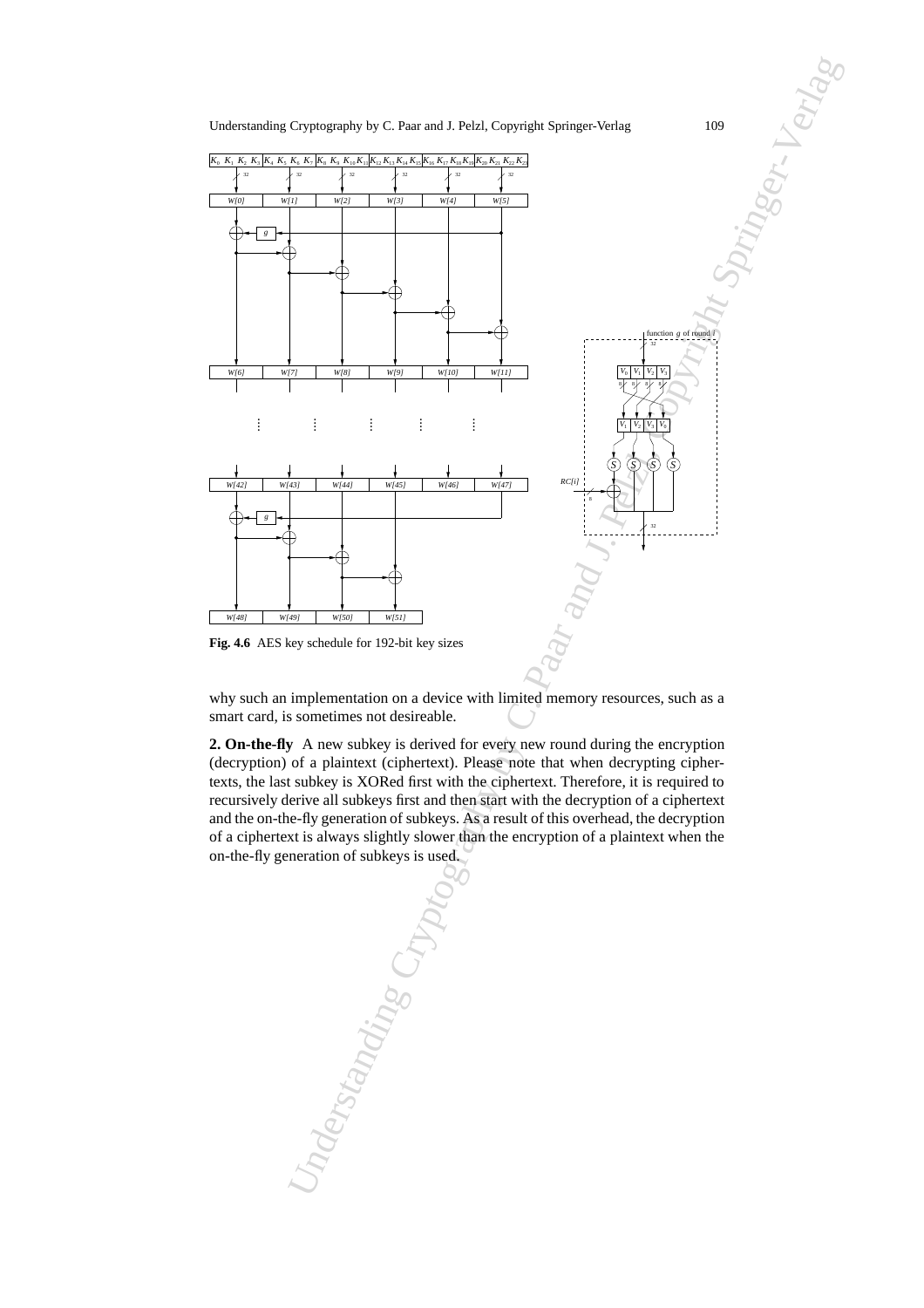

# **4.5 Decryption**

Because AES is not based on a Feistel network, all layers must actually be inverted, i.e., the Byte Substitution layer becomes the Inv Byte Substitution layer, the ShiftRows layer becomes the Inv ShiftRows layer, and the MixColumn layer becomes Inv MixColumn layer. However, as we will see, it turns out that the inverse layer operations are fairly similar to the layer operations used for encryption. In ad-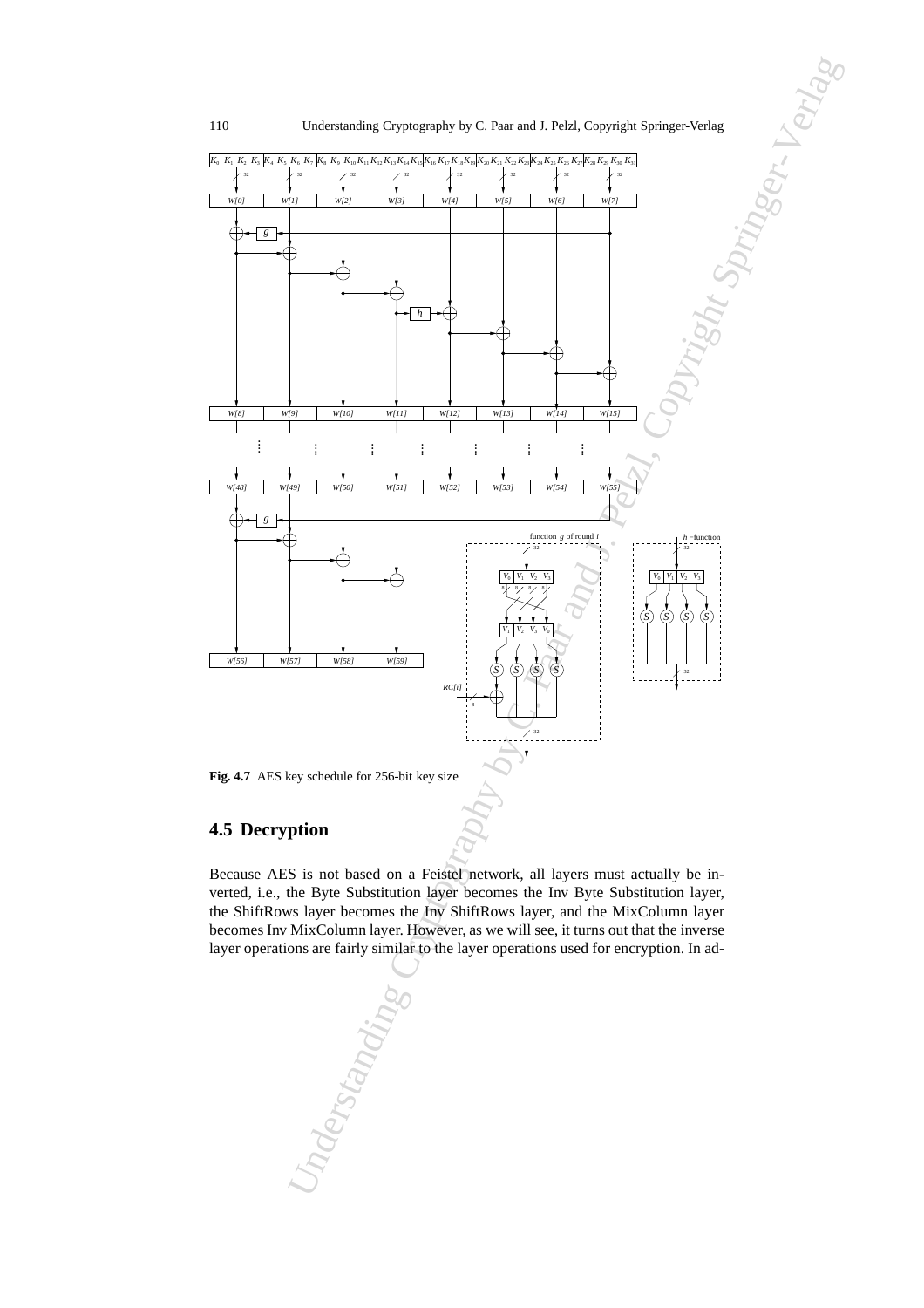dition, the order of the subkeys is reversed, i.e., we need a reversed key schedule. A block diagram of the decryption function is shown in Fig. 4.8.



Since the last encryption round does not perform the MixColum operation, the first decryption round also does not contain the corresponding inverse layer. All other decryption rounds, however, contain all AES layers. In the following, we discuss the inverse layers of the general AES decryption round (Fig. 4.9). Since the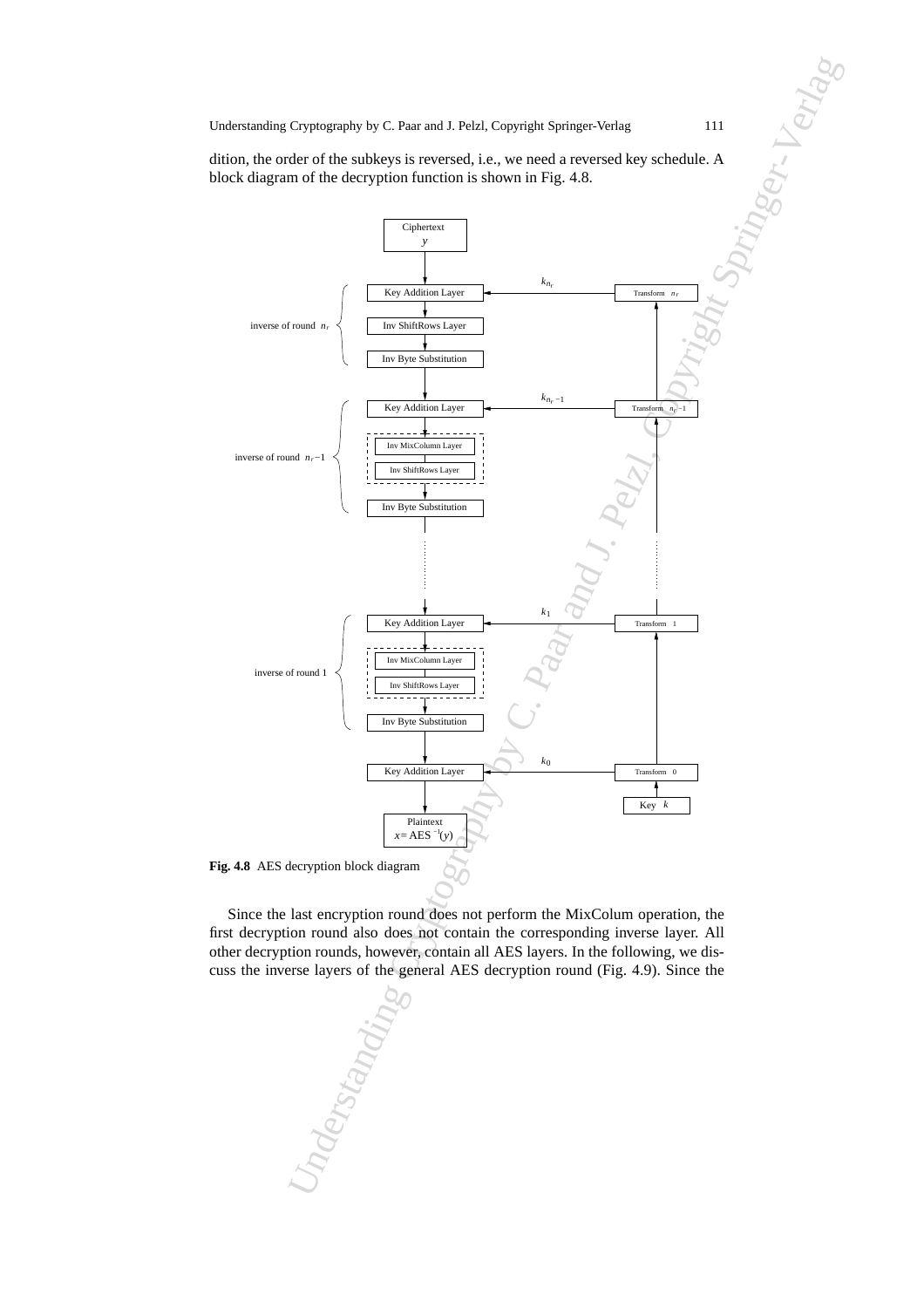XOR operation is its own inverse, the key addition layer in the decryption mode is the same as in the encryption mode: it consists of a row of plain XOR gates.



#### **Inverse MixColumn Sublayer**

After the addition of the subkey, the inverse MixColumn step is applied to the state (again, the exception is the first decryption round). In order to reverse the MixColumn operation, the inverse of its matrix must be used. The input is a 4-byte column of the State *C* which is multiplied by the inverse  $4 \times 4$  matrix. The matrix contains constant entries. Multiplication and addition of the coefficients is done in  $GF(2<sup>8</sup>)$ .

| $\langle B_0 \rangle$ | $\sqrt{0E}$ $0B$ $0D$ $09$                                             |  |
|-----------------------|------------------------------------------------------------------------|--|
| $B_{1}$               | $09$ OE OB OD                                                          |  |
|                       |                                                                        |  |
|                       | $\begin{pmatrix} 0D & 09 & 0E & 0B \\ 0B & 0D & 09 & 0E \end{pmatrix}$ |  |

The second column of output bytes  $(B_4, B_5, B_6, B_7)$  is computed by multiplying the four input bytes  $(C_4, C_5, C_6, C_7)$  by the same constant matrix, and so on. Each value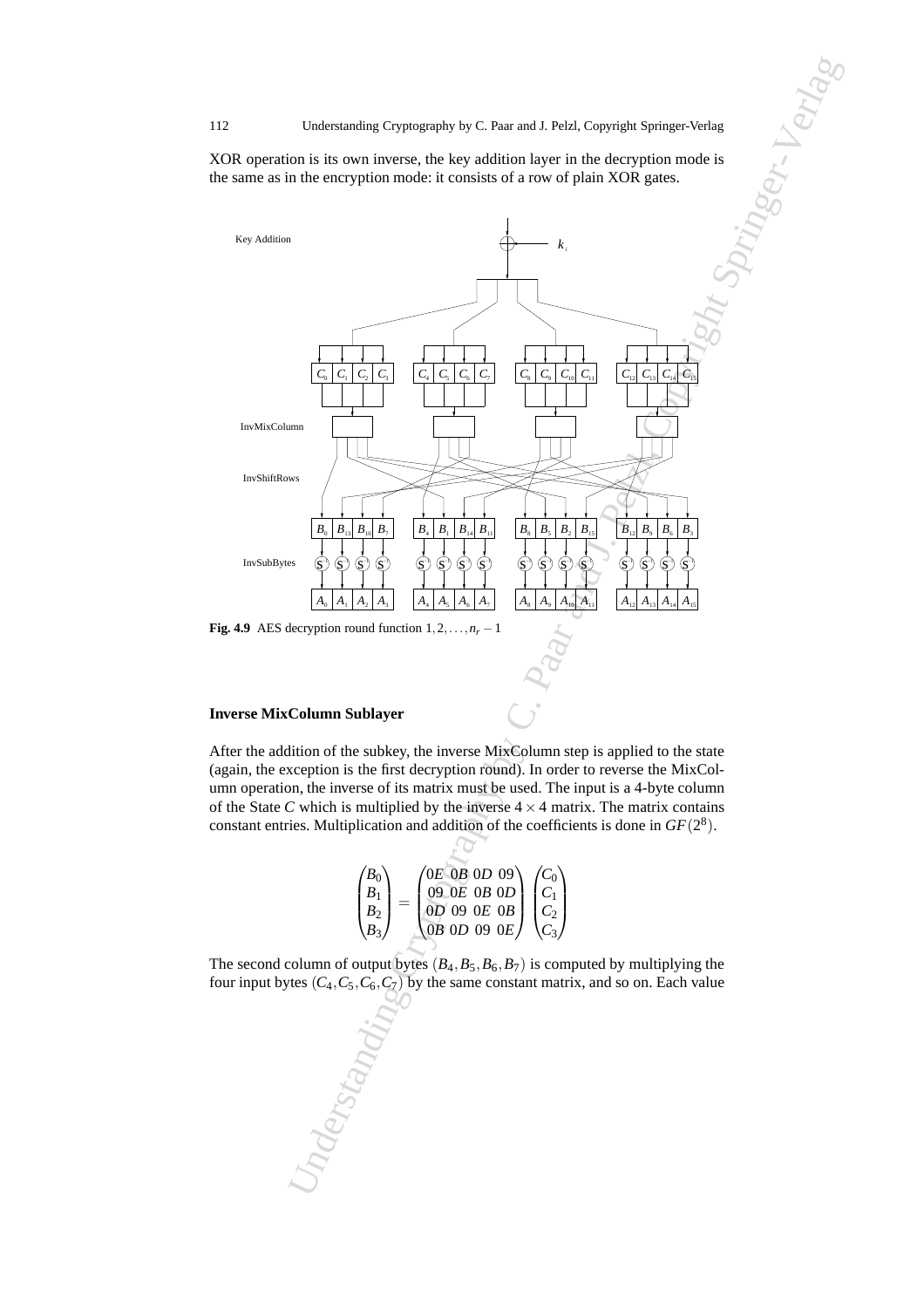$B_i$  and  $C_i$  is an element from  $GF(2^8)$ . Also, the constants are elements from  $GF(2^8)$ . The notation for the constants is hexadecimal and is the same as was used for the MixColumn layer, for example:

$$
0B = (0B)_{hex} = (00001011)_2 = x^3 + x + 1.
$$

Additions in the vector–matrix multiplication are bitwise XORs.

#### **Inverse ShiftRows Sublayer**

In order to reverse the ShiftRows operation of the encryption algorithm, we must shift the rows of the state matrix in the opposite direction. The first row is not changed by the inverse ShiftRows transformation. If the input of the ShiftRows sublayer is given as a state matrix  $B = (B_0, B_1, \ldots, B_{15})$ :

| B <sub>0</sub> |         | $B_4 \, \, B_8$ | $B_{12}$ |
|----------------|---------|-----------------|----------|
| $B_1$          | $B_{5}$ | B <sub>9</sub>  | $B_{13}$ |
| $B_2$          | $B_6$   | $B_{10}$        | $B_{14}$ |
|                | $B_7$   | $B_{11}$        |          |

the inverse ShiftRows sublayer yields the output:

| $B_0$ $B_4$ $B_8$ $B_{12}$ |  | no shift                                                                                   |
|----------------------------|--|--------------------------------------------------------------------------------------------|
|                            |  | $B_{13}$ $B_1$ $B_5$ $B_9$ $\longrightarrow$ one position right shift                      |
|                            |  | $B_{10}B_{14}B_2B_6 \longrightarrow$ two positions right shift                             |
|                            |  | $\boxed{B_7 \mid B_{11} \mid B_{15} \mid B_3} \longrightarrow$ three positions right shift |

#### **Inverse Byte Substitution Layer**

The inverse S-Box is used when decrypting a ciphertext. Since the AES S-Box is a bijective, i.e., a one-to-one mapping, it is possible to construct an inverse S-Box such that:

$$
A_i = S^{-1}(B_i) = S^{-1}(S(A_i)),
$$

where  $A_i$  and  $B_i$  are elements of the state matrix. The entries of the inverse S-Box are given in Table 4.4.

Cryptography by C. Patr and J. Pelzl, Copyright Springer-Verlag<br>
113<br>
10 characteristic Cory 2, Mato, Boc constants are checked from the second form of F1<sup>29</sup>.<br>
Leyer, I. re example:<br>
Leyer, I. re example:<br>
Leyer, I. re e For readers who are interested in the details of how the entries of inverse S-Box are constructed, we provide a derivation. However, for a functional understanding of AES, the remainder of this section can be skipped. In order to reverse the S-Box substitution, we first have to compute the inverse of the affine transformation. For this, each input byte  $B_i$  is considered an element of  $GF(2^8)$ . The inverse affine transformation on each byte  $B_i$  is defined by: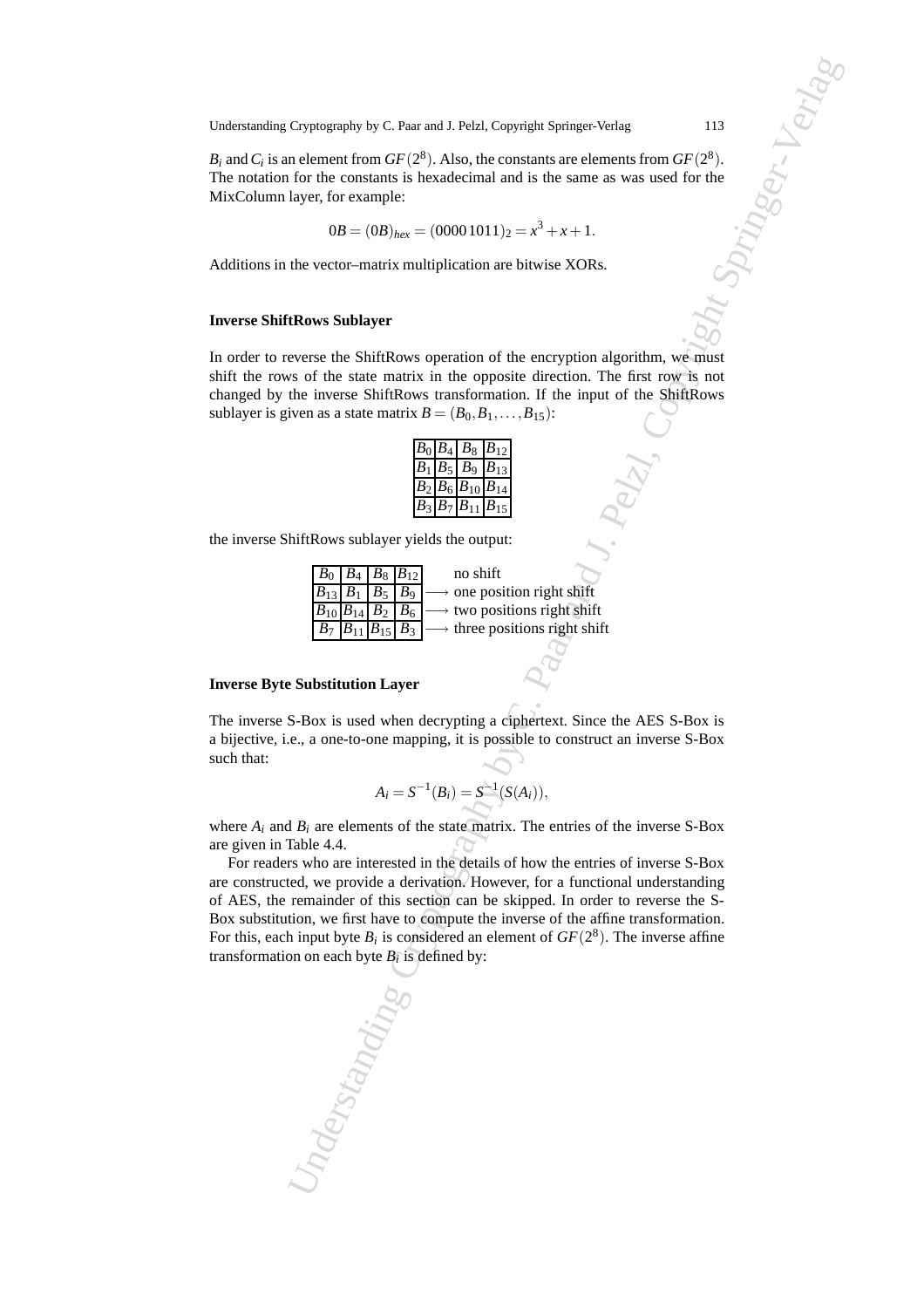**Table 4.4** Inverse AES S-Box: Substitution values in hexadecimal notation for input byte (*xy*)

| Understanding Cryptography by C. Paar and J. Pelzl, Copyright Springer-Verlag                                                                                                                                                                                                                                                                                                                                                                                                                                                                                                                                                                                                                                                                                                                                                                                                                                                                                                                                                        |  |  |  |  |  |
|--------------------------------------------------------------------------------------------------------------------------------------------------------------------------------------------------------------------------------------------------------------------------------------------------------------------------------------------------------------------------------------------------------------------------------------------------------------------------------------------------------------------------------------------------------------------------------------------------------------------------------------------------------------------------------------------------------------------------------------------------------------------------------------------------------------------------------------------------------------------------------------------------------------------------------------------------------------------------------------------------------------------------------------|--|--|--|--|--|
| rse AES S-Box: Substitution values in hexadecimal notation for input byte $(xy)$                                                                                                                                                                                                                                                                                                                                                                                                                                                                                                                                                                                                                                                                                                                                                                                                                                                                                                                                                     |  |  |  |  |  |
| 7<br>8<br>D E F<br>5<br>9<br>4<br>6<br>A<br>B<br>38<br>BF 40 A3<br>52 09<br>30<br>36<br>9E<br>6A D5<br>A5<br>7C E3<br>39<br>82 9B<br>2F FF 87 34 8E 43 44<br>C <sub>4</sub> DE E <sub>9</sub> C <sub>B</sub><br>1<br>54 7B 94 32 A6 C2 23 3D EE 4C 95 0B 42 FA C3 4E<br>2<br>08 2E A1 66 28 D9 24 B2 76 5B A2 49 6D 8B D1 25<br>$\frac{3}{ }$<br>72 F8 F6 64 86 68 98 16 D4 A4 5C CC 5D 65 B6 92<br>4<br>6C 70 48 50 FD ED B9 DA 5E 15 46 57 A7 8D 9D 84<br>5<br>90 D8 AB 00 8C BC D3 0A F7 E4 58 05 B8 B3 45 06<br>6<br>D0 2C 1E 8F CA 3F 0F 02 C1 AF BD 03 01<br>7<br>13 8A 6B<br><i>x</i> 8 3A 91 11 41 4F 67 DC EA 97 F2 CF CE F0 B4 E6 73<br>9 96 AC 74 22 E7 AD 35 85 E2 F9 37 E8 1C 75 DF 6E<br>A 47 F1 1A 71 1D 29 C5 89 6F B7 62 0E AA 18 BE 1B<br>B FC 56 3E 4B C6 D2 79 20 9A DB C0 FE 78 CD 5A F4<br>C IF DD A8 33 88 07 C7 31 B1 12 10 59 27 80 EC 5F<br>60 51 7F A9 19 B5 4A 0D 2D E5 7A 9F 93 C9 9C EF<br>D<br>E AO EO 3B 4D AE 2A F5 B0 C8 EB BB 3C 83 53 99 61<br>F 17 2B 04 7E BA 77 D6 26 E1 69 14 63 55 21 OC 7D |  |  |  |  |  |
| $\begin{pmatrix} b'_0\\b'_1\\b'_2\\b'_3\\b'_4\\b'_5\\b'_6\\b'_7 \end{pmatrix} \equiv \begin{pmatrix} 0 \ 1 \ 0 \ 1 \ 0 \ 0 \ 1 \ 0 \ 0 \ 1 \\ 0 \ 0 \ 1 \ 0 \ 1 \ 0 \ 0 \ 1 \\ 1 \ 0 \ 0 \ 1 \ 0 \ 1 \ 0 \ 1 \\ 0 \ 1 \ 0 \ 0 \ 1 \ 0 \ 1 \ 0 \\ 0 \ 1 \ 0 \ 0 \ 1 \ 0 \ 0 \ 1 \\ 0 \ 1 \ 0 \ 0 \ 1 \ 0 \ 0 \ 1 \\ 0 \ 1 \ 0 \ 0 \ 1 \ 0 \ $<br>$\boldsymbol{0}$<br>mod <sup>2</sup><br>$\boldsymbol{0}$<br>$\mathbf{1}$<br>$\boldsymbol{0}$<br>., $b_0$ ) is the bitwise vector representation of $B_i(x)$ , and $(b'_7, \ldots, b'_0)$ the<br>ne inverse affine transformation.<br>ond step of the inverse S-Box operation, the Galois field inverse has to<br>For this, note that $A_i = (A_i^{-1})^{-1}$ . This means that the inverse operation<br>y computing the inverse again. In our notation we thus have to compute                                                                                                                                                                                                       |  |  |  |  |  |
| $A_i = (B'_i)^{-1} \in GF(2^8)$                                                                                                                                                                                                                                                                                                                                                                                                                                                                                                                                                                                                                                                                                                                                                                                                                                                                                                                                                                                                      |  |  |  |  |  |
| d reduction polynomial $P(x) = x^8 + x^4 + x^3 + x + 1$ . Again, the zero ele-<br>bed to itself. The vector $A_i = (a_7, \ldots, a_0)$ (representing the field element<br>$a_1x + a_0$ is the result of the substitution:                                                                                                                                                                                                                                                                                                                                                                                                                                                                                                                                                                                                                                                                                                                                                                                                            |  |  |  |  |  |
| $A_i = S^{-1}(B_i).$                                                                                                                                                                                                                                                                                                                                                                                                                                                                                                                                                                                                                                                                                                                                                                                                                                                                                                                                                                                                                 |  |  |  |  |  |
| <b>Key Schedule</b>                                                                                                                                                                                                                                                                                                                                                                                                                                                                                                                                                                                                                                                                                                                                                                                                                                                                                                                                                                                                                  |  |  |  |  |  |
| ption round one needs the last subkey, the second decryption round<br>cond-to-last subkey and so on, we need the subkey in reversed order<br>Fig. 4.8. In practice this is mainly achieved by computing the entire<br>first and storing all 11, 13 or 15 subkeys, depending on the number or<br>nderstandin                                                                                                                                                                                                                                                                                                                                                                                                                                                                                                                                                                                                                                                                                                                          |  |  |  |  |  |

$$
\begin{pmatrix} b'_0 \\ b'_1 \\ b'_2 \\ b'_3 \\ b'_4 \\ b'_5 \\ b'_6 \\ b'_7 \end{pmatrix} \equiv \begin{pmatrix} 0 & 1 & 0 & 1 & 0 & 0 & 1 & 0 \\ 0 & 0 & 1 & 0 & 1 & 0 & 0 & 1 \\ 1 & 0 & 0 & 1 & 0 & 0 & 1 & 0 \\ 0 & 1 & 0 & 0 & 1 & 0 & 1 & 0 \\ 0 & 0 & 1 & 0 & 0 & 1 & 0 & 1 \\ 0 & 0 & 1 & 0 & 0 & 1 & 0 & 1 \\ 0 & 1 & 0 & 0 & 1 & 0 & 0 & 1 \\ 1 & 0 & 1 & 0 & 0 & 1 & 0 & 0 \end{pmatrix} \begin{pmatrix} b_0 \\ b_1 \\ b_2 \\ b_3 \\ b_4 \\ b_5 \\ b_6 \\ b_7 \end{pmatrix} + \begin{pmatrix} 0 \\ 0 \\ 0 \\ 0 \\ 1 \\ 0 \\ 0 \\ 1 \end{pmatrix} \bmod 2,
$$

where  $(b_7, \ldots, b_0)$  is the bitwise vector representation of  $B_i(x)$ , and  $(b'_7, \ldots, b'_0)$  the result after the inverse affine transformation.

In the second step of the inverse S-Box operation, the Galois field inverse has to be reversed. For this, note that  $A_i = (A_i^{-1})^{-1}$ . This means that the inverse operation is reversed by computing the inverse again. In our notation we thus have to compute

$$
A_i = (B'_i)^{-1} \in GF(2^8)
$$

with the fixed reduction polynomial  $P(x) = x^8 + x^4 + x^3 + x + 1$ . Again, the zero element is mapped to itself. The vector  $A_i = (a_7, \ldots, a_0)$  (representing the field element  $a_7x^7 + \cdots + a_1x + a_0$  is the result of the substitution:

$$
A_i = S^{-1}(B_i).
$$

#### **Decryption Key Schedule**

Since decryption round one needs the last subkey, the second decryption round needs the second-to-last subkey and so on, we need the subkey in reversed order as shown in Fig. 4.8. In practice this is mainly achieved by computing the entire key schedule first and storing all 11, 13 or 15 subkeys, depending on the number or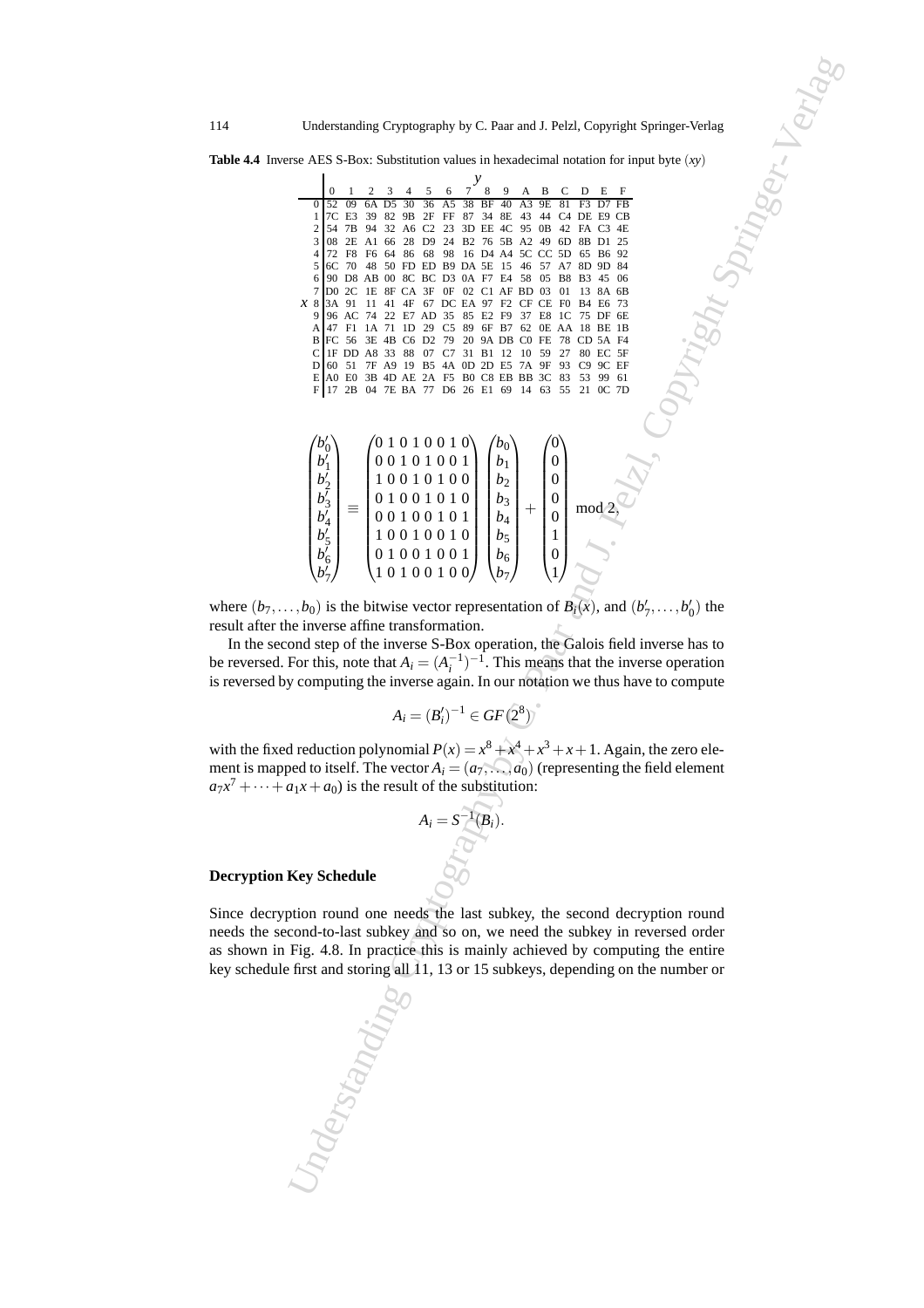rounds AES is using (which in turn depends on the three key lengths supported by AES). This precomputation adds usually a small latency to the decryption operation relative to encryption.

## **4.6 Implementation in Software and Hardware**

We briefly comment on the efficiency of the AES cipher with respect to software and hardware implementation.

#### **Software**

Unlike DES, AES was designed such that an efficient software implementation is possible. A straightforward implementation of AES which directly follows the data path description, such as the description given in this chapter, is well suited for 8 bit processors such as those found on smart cards, but is not particularly efficient on 32-bit or 64-bit machines, which are common in today's PCs. In a naïve implementation, all time-critical functions (Byte Substitution, ShiftRows, MixColumn) operate on individual bytes. Processing 1 byte per instruction is inefficient on modern 32-bit or 64-bit processors.

Cryptography by C. Paar and J. Pelzl, Copyright Springer-Verlag<br>
19<br>
19<br>
19 to instite (which in turn depends on the three key is<br>angle ampointed by the computation of the studies of the AUS cipher-with respect to solity<br> However, the Rijndael designers proposed a method which results in fast software implementations. The core idea is to merge all round functions (except the rather trivial key addition) into one table look-up. This results in four tables, each of which consists of 256 entries, where each entry is 32 bits wide. These tables are named a *T-Box*. Four table accesses yield 32 output bits of one round. Hence, one round can be computed with 16 table look-ups. On a 1.2-GHz Intel processor, a throughput of 400 Mbit/s (or 50 MByte/s) is possible. The fastest known implementation on a 64-bit Athlon CPU achieves a theoretical throughput of more than 1.6 Gbit/s. However, conventional hard disc encryption tools with AES or an opensource implementation of AES reach a perfomance of a few hundred Mbit/s on similar platforms.

#### **Hardware**

Compared to DES, AES requires more hardware resources for an implementation. However, due to the high integration density of modern integrated circuits, AES can be implemented with very high throughputs in modern ASIC or FPGA (field programmable gate array — these are programmable hardware devices) technology. Commercial AES ASICs can exceed throughputs of 10Gbit/sec. Through parallelization of AES encryption units on one chip, the speed can be further increased. It can be said that symmetric encryption with today's ciphers is extremely fast, not only compared to asymmetric cryptosystems but also compared to other algorithms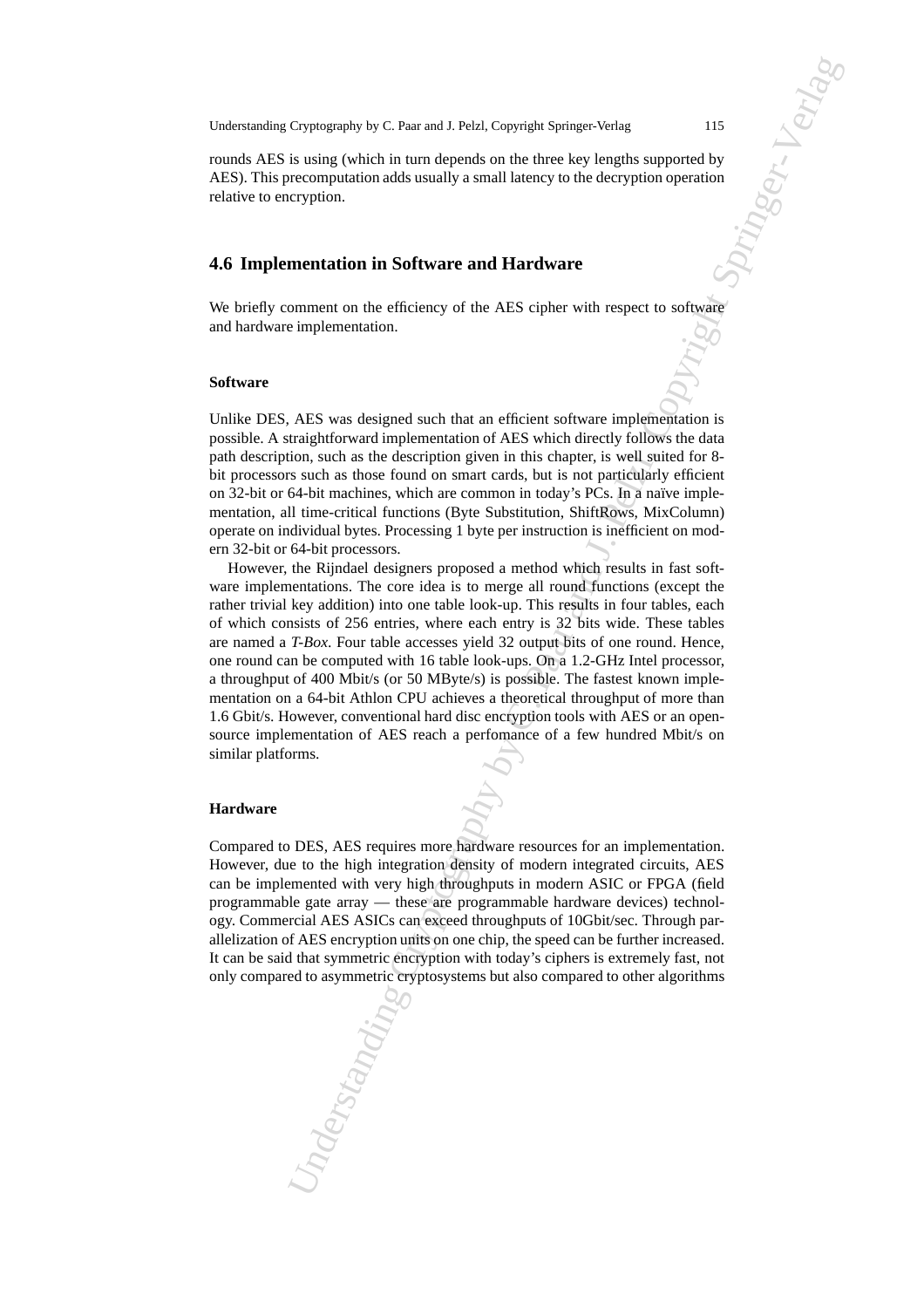needed in modern communication systems, such as data compression or signal processing schemes.

# **4.7 Discussion and Further Reading**

**AES Algorithm and Security** A detailed description of the design principles of AES can be found in [52]. This book by the Rijndael inventors describes the design of the block cipher. Recent research in context to AES can be found online in the *AES Lounge* [68]. This website is a dissemination effort within ECRYPT, the Network of Excellence in Cryptology, and is a rich resource of activities around AES. It gives many links to further information and papers regarding implementation and theoretical aspects of AES.

There is currently no analytical attack against AES known which has a complexity less than a brute-force attack. An elegant algebraic description was found [122], which in turn triggered speculations that this could lead to attacks. Subsequent research showed that an attack is, in fact, not feasible. By now, the common assumption is that the approach will not threaten AES. A good summary on algebraic attacks can be found in [43]. In addition, there have been proposals for many other attacks, including square attack, impossible differential attack or related key attack. Again, a good source for further references is the *AES Lounge*.

The standard reference for the mathematics of finite fields is [110]. A very accessible but brief introduction is also given in [19]. The International Workshop on the Arithmetic of Finite Fields (WAIFI), a relatively new workshop series, is concerned with both the applications and the theory of Galois fields [171].

**Implementation** As mentioned in Sect. 4.6, in most software implementations on modern CPUs special lookup tables are being used (T-Boxes). An early detailed description of the construction of T-Boxes can be found in [51, Sect. 5]. A description of a high-speed software implementation on modern 32-bit and 64-bit CPUs is given in [116, 115]. The bit slicing technique which was developed in the context of DES is also applicable to AES and can lead to very fast code as shown in [117].

A strong indication for the importance of AES was the recent introduction of special AES instructions by Intel in CPUs starting in 2008. The instructions allow these machines to compute the round operation particularly quickly.

Understanding Cryptography by C. Paar and J. Pelzl, Copyright Springer-Verlag<br>
2005<br>
2005 contradiction systems, such as data compression or signal pro-<br>
2005<br>
2005<br>
2006<br>
2006 comparison systems and Securities of the des There is wealth of literature dealing with hardware implementation of AES. A good introduction to the area of AES hardware architectures is given in [104, Chap. 10]. As an example of the variety of AES implementations, reference [86] describes a very small FPGA implementation with 2.2Mbit/s and a very fast pipelined FPGA implementation with 25Gbit/s. It is also possible to use the DSP blocks (i.e., fast arithmetic units) available on modern FPGAs for AES, which can also yield throughputs beyond 50Mbit/s [63]. The basic idea in all high-speed architectures is to process several plaintext blocks in parallel by means of pipelining. On the other end of the performance spectrum are lightweight architectures which are optimized